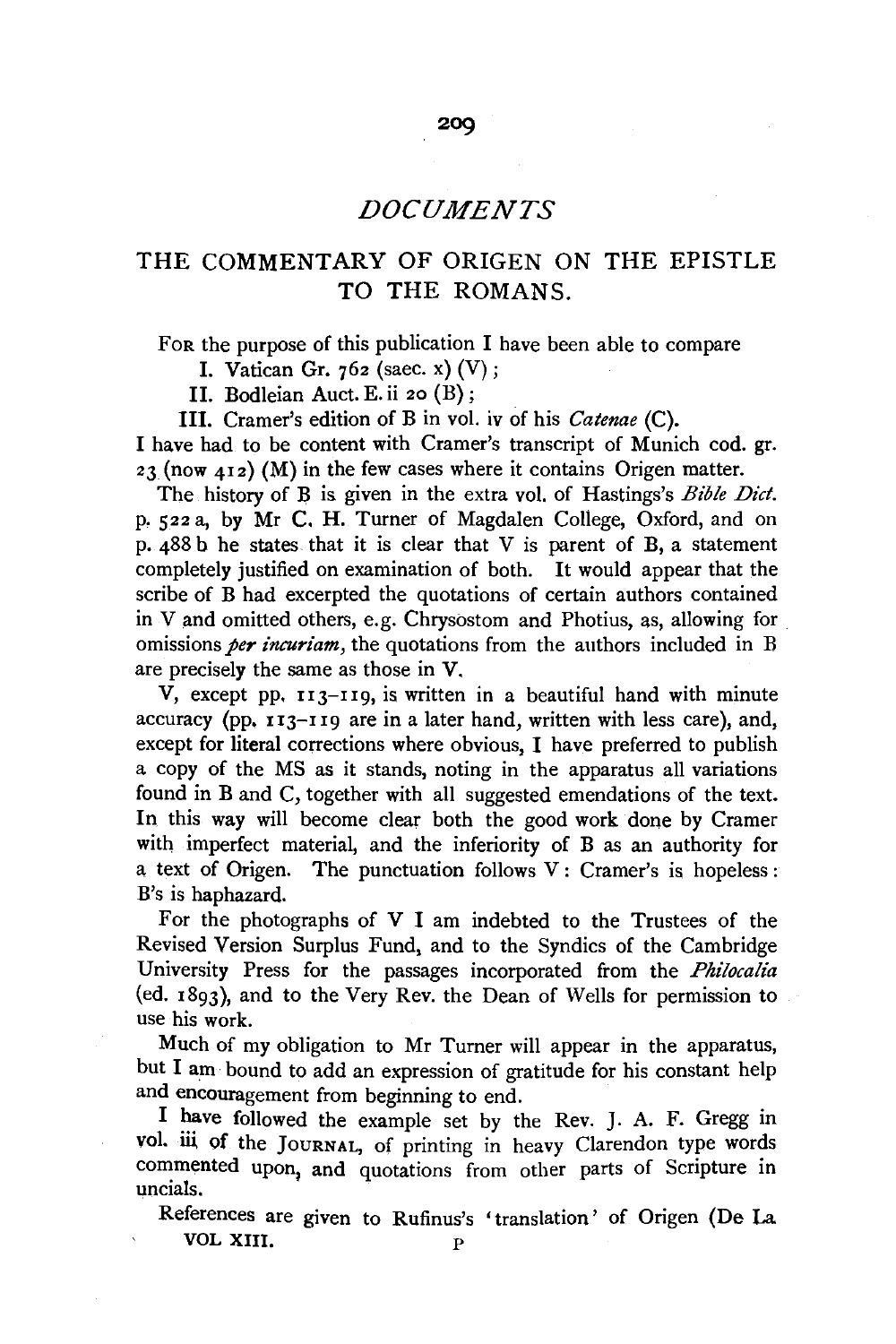Rue, Paris, 1759), but with rare exceptions Rufinus is little or no help towards a reconstruction of a perfect text.

Figures in heavy type in the margin refer to pages of V, of which MS the photographs will become available hereafter in the Bodleian Library.

### Ι.

### i I αφωρισμένος είς εύαγγέλιον θεού.

Τρίτον έστιν ίδεΐν το αφωρισμένος είς εύαγγέλιον θεού· και έν τη προς Γαλάτας ο απόστολος περί έαυτού τοιαύτά φησιν ότε Δέ εγλόκηςεν ο θεός, ο άφορίς και εκ κοιλίας ΜΗτρός ΜΟΥ, αποκαλήψαι του γίου αγτογ έν έΜοί. επιλαμβάνονται δε των τοιούτων λέξεων οι μη συνιέντες τον έκ προγνώσεως 5 θεού προωρισμένον αίτιον τυγχάνοντα του γίνεσθαι τα προγινωσκόμενα· και οίονται δια τούτων είσάγειν τους έκ κατασκευής και φύσεως σωζομένους. τινες δε και το εφ' ήμιν εκ των τοιούτων αναιρούσι ρητών, συγχρώμενοι και τω άπηλλοτριώθης οι ό αναρτωλοί από Μήτρας έν ψαλμοΐς είρημένω. πρός μέν ούν τούτο εύχερως έστιν άπαντησαι, έρωτωντας περί της έξης λέξεως· γέγραπται γάρ 10 ΔΠΗλλΟΤΡΙώθΗCΑΝ ΟΙ ΔΜΑΡΤωλοΙ ΔΠΕ ΜΗΤΡΑΣ, ΕΠλΑΝΗθΗCΑΝ ΑΠΟ ΓΑΣΤΡΟΣ, ΕλΑλΗCΑΝ ΨεγΔΗ' θγΜΟΣ ΑΥΤΟΙΣ ΚΑΤΑ ΤΗΝ ΟΜΟΙΩΣΙΝ ΤΟΥ ΟΦΕΩΣ. Και πευσόμεθά γε τών ώς σαφεί τη λέξει επιβαινόντων, εί οι απαλλοτριωθέντες αμαρτωλοί από μήτρας άμα τῷ ἐξελθεῖν ἀπὸ γαστρὸς τῆς μητρὸς αὐτῶν ἐπλανήθησαν καὶ τῆς σωζούσης όδου εσφάλησαν, αύτοι είς τούτο ενεργήσαντες. πως δε οί απαλλοτριωθέντες

15 άμαρτωλοί άπό μήτρας άπό γαστρός επλανήθησάν τε και ελάλησαν ψευδή; ού γαρ δη δείξουσιν ότι άμα τω γεννηθήναι έναρθρον φωνήν προήκαντο, ψευδή τινά προφερόμενοι. άλλ' εί προσέχομεν τοίς προτεταγμένοις του προορισμού έν τη έξεταζομένη έπιστολη λεγομένοις, δυνησόμεθα, τα περισπώντα τους άπλουστέρους προς παραδοχην του άδικίαν κατηγορούντος κατα

20 του θείου δόγματος καθελόντες, άπολογήσασθαι περί του έκ κοιλίας μητρός άφορίζοντος και είς εύαγγέλιον θεού αφορίζοντος τον δούλον 'Ιησού Χριστού κλητόν άπόστολον Παύλον. ούτω δε έχει τα ρητά· οίλαΜΕΝ Δε ότι τοις άγαπώςι τόν θεόν πάντα σγνεργεί είς άραθόν, τοΐς κατά πρόθες!» κλητοΐς ογειν· ότι ογε προέγνω, και προώρισεν σγμμόρφογε της εικόνος τος γιος αγτος, είς το είναι

25 ΑΥΤΟΝ ΠΡωτότοκοΝ έΝ πολλοΐς άλελφοΐς ογε λέ προώρις κη τογτογς και έκάλες εΝ' καί ογο έκάλεσεn, τογτογο και έδικαιωσεn· ογο δε έδικαιωσεn, τογτογο και έδόΙασεn. πρόσχωμεν ούν τη τάξει των λεγομένων. δικαιοί δ θεος καλέσας πρότερον, ούκ αν δικαιώσας ούς μη εκάλεσεν καλεί δε πρό της κλήσεως προορίσας, ούκ άν καλέσας ούς μη προώρισεν· και έστιν αυτώ άρχη της κλήσεως και

I R. iv  $462$  ff. Philocalia. cap. xxv (Robinson, pp. 226-231)

 $\cdot$  I 2. Gal. i 15f 8. Ps. lviii (lvii) 3 Io. Ps. lviii (lvii) 3 f 22. Rom. viii 28 ff I 12. σαφεί<sup>γ</sup> άσαφεί 13.  $\tau \hat{\varphi}$   $\tau \delta$ 22. βητά βήματα  $om. δ<sup>λ</sup>$  (sec)  $23.$  els] +  $70$ ούσι κλητοΐς  $25.$  oυs δε] και ουs 27. δικαιοί] +  $\gamma d\rho$ : hic ine cat M. 28. μή Μ: ούκ cet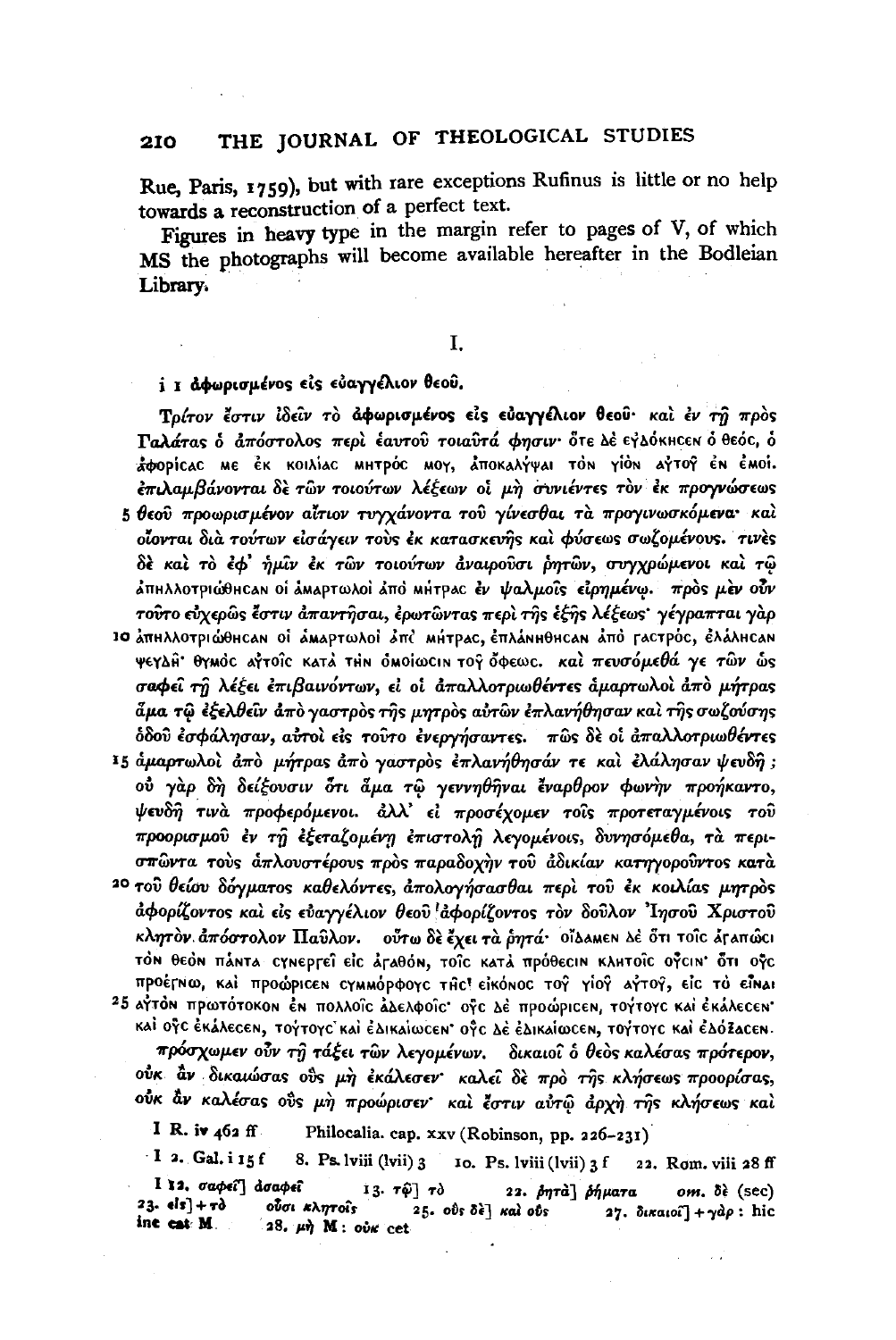4. 化加热 计可控制

της δικαιώσεως ούχ ο προορισμός ούτος γαρ εί ην άρχη των έξης, κάν 30 πιθανώτατα εκράτουν οι παρεισάγοντες τον περι φύσεως άτοπον λόγον άνωτέρω δέ έστι του προορισμου ή πρόγνωσις· οξε τάρ προέτηω, φησί, και προώρισεη σχημηόρφογε της είκόνος τογ γίογ αγτογ. προενατενίσας ούν ο θεός τω είρμω των εσομένων, και κατανοήσας ροπην του εφ' ήμιν τωνδέ τινων επι ευσέβειαν και δρικήν έπι ταύτην μετά την ροπήν, και ως δλοι έαυτους επιδώσουσι τω 35 κατ' άρετην ζήν, προέγνω αύτούς, γινώσκων μεν τα ενιστάμενα προγινώσκων δε τα μέλλοντα και ούς ούτω προέγνω, προώρισεν συμμόρφους εσομένους της είκόνος του υίου αύτου. έστιν ούν τις ο υίος του θεου, εικών τυγχάνων τογ θεογ τογ λορλτογ, και τούτου εικών ή λεγομένη εικών του υίου του θεού· ήντινα νομίζομεν είναι ήν ανέλαβεν ψυχήν ο υίος του θεου ανθρωπίνην 40 γενομένην δια την άρετην της εικόνος του θεου εικόνα. ταύτης δέ, ην οιόμεθα εικόνος εικόνα είναι [του νιου] του θεου, συμμόρφους προώρισεν γενέσθαι δ θεός, ούς διά την περί αύτων πρόγνωσιν προώρισεν. ού νομιστέον τοίνυν είναι των εσομένων αίτίαν την πρόγνωσιν του θεου άλλ' επει έμελλεν  $\gamma$ ίνεσθαι κατ' ίδίας δρμάς τοῦ ποιοῦντος, διὰ τοῦτο προέγγω, εἰδὼς τὰ πάντα 45 πρό γενέσεως αύτων' και ώς είδως τα πάντα προ γενέσεως αύτων τούσδε μέν τινας προέγνω και προώρισεν συμμόρφους εσομένους της εικόνος του υίου αύτου, άλλους δε είδεν άπηλλοτριωμένους. εάν δε τις άνθυποφέρη προς ταύτα, εί δυνατόν έστι μή γενέσθαι α τοιάδε έσεσθαι προεγίνωσκεν ο θεός· φήσομεν ότι δυνατον μεν μη γενέσθαι· ούχι δέ, εί δυνατον μη γενέσθαι, 50 άνάγκη μη γενέσθαι ή γενέσθαι· και γίνεται ού πάντως εξ ανάγκης, άλλα δυνατού όντος και του αύτα μη γενέσθαι. της δε λογικής έχεται έντρεχείας τε και θεωρίας ο περι των δυνατών τόπος, ίνα ο σμήξας εαυτού το όμμα της ψυχής δυνηθή τη λεπτότητι των αποδείξεων παρακολουθήσας κατανοήσαι, πως και μέχρι των τυχόντων ούκ έμποδίζεται το είναί τι είς πολλά δυνατόν, ένος έκ 55 τῶν πολλῶν ὄντος τοῦ ἐσομένου, καὶ οὐ κατὰ ἀνάγκην ἐσομένου· προεγνωσμένου τε ούτωσί, ότι έσται μεν ούκ εξ ανάγκης δε έσται, αλλ' ενδεχομένου τυγγάνοντος τοῦ μὴ γενέσθαι ἔσται τὸ οὐ στοχαστικῶς εἰρημένον ἀλλ' ἀληθῶς προεγνωσμένον.

μὴ νομιζέτω δέ τις ἡμᾶς τὸ κατά πρόθεςιΝ σεσιωπηκέναι ὧς θλίβον ἡμῶν Go τόν λόγον· έπεί φησιν ο Παύλος οίλαμεν λέ ότι τοις άραπώς! τον θεόν πάντα εγΝερτεΐ εἰς ἀταθόΝ, τοῖς κατά πρόθεςιΝ κλητοῖς ογςιΝ. «ἀλλὰ προσεχέτω ὅτι τοῦ κατά πρόθεσιν είναι κλητούς την αίτίαν και ο απόστολος αποδέδωκεν εύθέως, είπών ότι ογε προέτηω, και προώρισεη σγμημόρφογο της εικόηος τον γίον αγτον. και τίνα γε μάλλον έχρην έγκαταχωρισθήναι είς την δικαιούσαν κλήσιν τη 65

64. Rom. viii 29 61. Rom. viii 28 I 32. Rom. viii 29 38. Col. i 15

κάν πιθ. έκρ. | πιθ. αν έλεγον Μ 35. öλους M I 30.  $\tilde{\eta}\nu$  +  $\eta$  $3I.$   $d\tau$ óπως 38. τις οm. Μ τυγχάνων οm. Μ 39. και τούτου | τούτου δε Μ 40. νομίζω Μ 46 και ώς... αύτων om. 49. προεγίνωσκεν] 42. rov vlov delend. vid. 50. δυνατόν] coni. Robinson: άδύνατον MSS + έσόμενα άδύνατον (sec) 52 δυνατόν έστικαί το Μ  $53.$   $\tau \epsilon$  om. M 55. Kal om.  $-58.$  To τῶν om. M 65. μάλλον] άλλον om. M 62. προσέχετε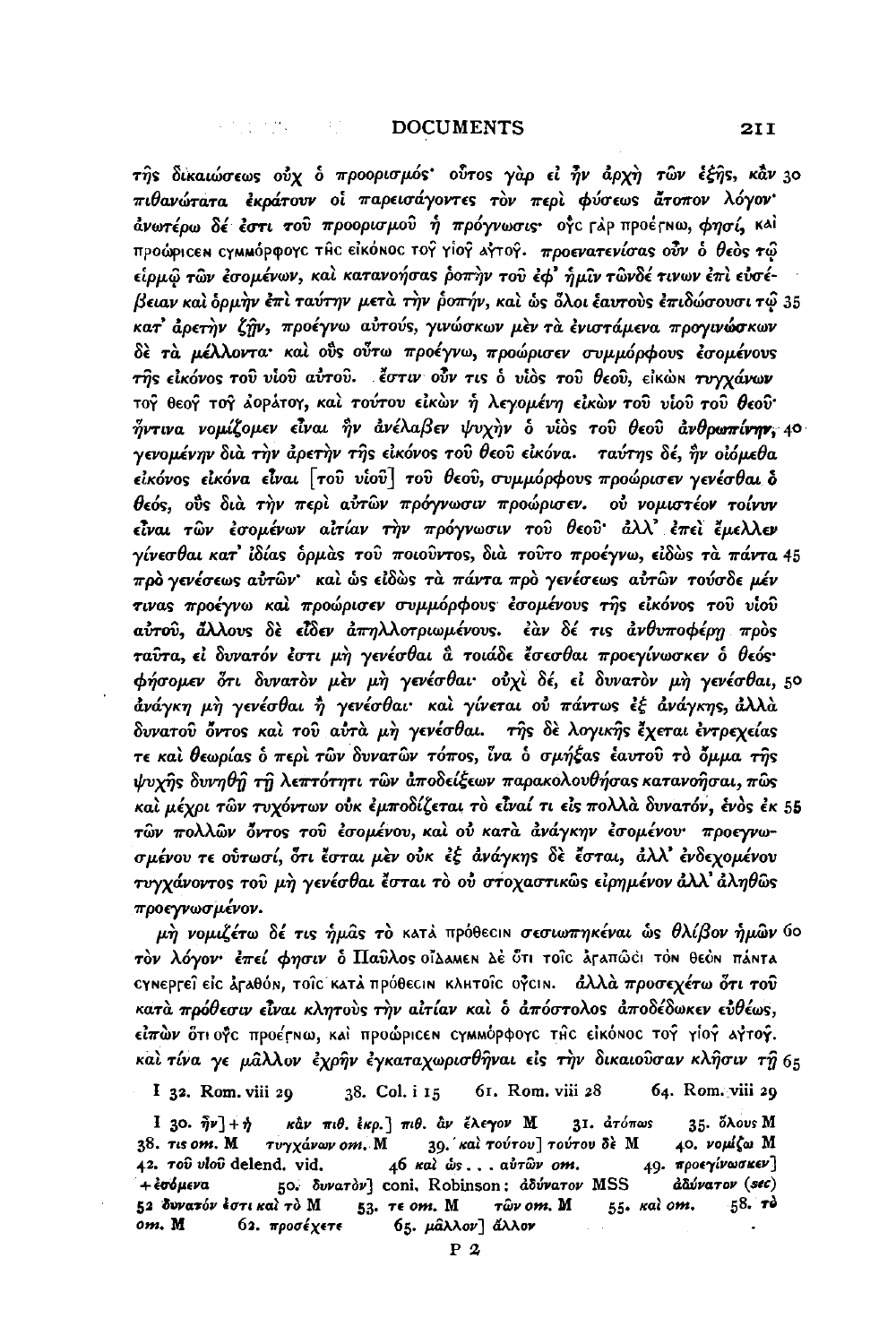προθέσει του θεού ή τους άγαπώντας αύτόν; πάνυ δε την έκ του έφ' ήμιν αίτίαν παρίστησι της προθέσεως και της προγνώσεως το οίλλΜΕΝ Δε ότι τοις άραπώς του θεόν πάντα σχνεργεί είς άραθόν. σχεδὸν γὰρ εἶπεν ὅτι πάντα συνεργούντα είς άγαθον διά τούτο συνεργεί, έπει άξιοί είσι συνεργίας οί 70 άγαπώντες τον θεόν. άμα δε και ερωτήσωμεν τους τα εναντία λέγοντας, και αποκοινάσθωσαν ήμιν πρός ταυτα. έστω καθ' υπόθεσιν είναι τινα έφ' ήμιν και τούτο έρουμεν αύτοις άναιρούσι το έφ' ήμιν, έως έκ της διδομένης υποθέσεως έλεγχθη αύτων ο λόγος ούχ ύγιης ών. όντος δη του έφ' ήμιν, άρα ο θεός έπιβαλών τω είρμω των έσομένων προγνώσεται τα πραχθησόμενα έκ του έφ' 75 ήμιν έκάστω των έχόντων το έφ' ήμιν, ή ού προγνώσεται; το μεν ούν λέγειν ού προγνώσεται, άγνοούντός έστι τον έπι πάσι νούν και την μεγαλωσύνην του θεού. εί δε δώσουσιν ότι προγνώσεται, πάλιν ερωτήσωμεν αύτούς, άρα το έγνωκέναι αύτὸν αἶτιόν ἐστι τοῦ ἔσεσθαι τὰ ἐσόμενα, διδομένου τοῦ εἶναι τὸ ἐφ'  $\hat{n}$ μίν; ή έπει έσται προέγνω, και ουδαμώς έστιν αιτία αυτου ή πρόγνωσις των s. εσομένων εκ του εφ' ήμιν εκάστω; δυνατον ούν ήν τωνδέ τινων απαντησάντων μή τόδε άλλα τόδε ένεργήσαι τον δημιουργηθέντα αυτεξούσιον.

τούτων ούν και τοιούτων αν λεχθησομένων, σώζεται και το εγγε, αταθέ λογλε και πιστέ· έπι όλίγα με πιστός, έπι πολλών σε καταστήςω· είσελθε είς την χάριν τογ κγρίογ coγ' και πας έπαινος. σώζεται δε και το εύλογον του πονιηρέ Δογλε και

85 CKNHPE, ΈΔΕΙ CE ΒΑλεΐΝ τΟ ΔΡΓΥΡΙΟΝ ΜΟΥ ΕΙΣ ΤΡΑΠΕΖΑΝ. Ούτω δε σωθήσεται μόνως τά δικαίως λεγόμενα πρός μέν τούς έκ δεξιών λεγτε πρός με οι εγλογιμμένοι τογ патрос моу, клирономисате тин итогмасменны умін Васілеіан апо катаволис космоу ότι έπείναςα, και έλώκατέ ΜΟΙ Φατεΐν και τα έξης· προς δε τους εξ ευωνύμων πορεγεςθε Δπ' έΜογ οι κατηραΜέΝοι είς το πγρ το αιώΝιον, το ΗτοιΜαςΜέΝοΝ τώ

90 Διαβόλφ καί τοις άΓΓέλοις αγτογ' ότι επείΝωΝ, καί ογκ έλώκατέ ΜΟΙ φαρείΝ καί τα έξης. άλλα καί είπερ το άφωρισμένος είς εύαγγέλιον θεού καί το ό άφορίτας Με έκ κοιλίας ΜΗτρός ΜΟΥ άνάγκην τινά περιείχε, πώς αν εύλόγως έφασκε το γποπιάζω ΜΟΥ το CώΜΑ και ΔΟΥλαγωγώ, ΜΗΠως Άλλοις ΚΗργέας Αγτός άλόκιμος τέχωμαι καὶ τὸ οỷαὶ τάρ μοί ἐςτιχ ἐὰχ μΗ εỷαττελίzωμαι; σαφῶς γὰρ ἐκ τούτων

95 παρίστησιν ότι εί μή υπεπίαζεν αύτου το σώμα και έδουλαγώγει οιδν τε ην αύτον άλλοις κηρύξαντα άδόκιμον γενέσθαι, καὶ ὅτι δυνατὸν ἦν οὐαὶ αὐτῷ γενέσθαι εἰ μη εύηγγελίζετο. μήποτε ούν σύν τούτοις άφώρισεν αύτον δ θεός έκ κοιλίας μητρός, και αφώρισεν αυτον είς ευαγγέλιον θεού, συν τω έωρακέναι την αιτίαν τοῦ δικαίου ἀφορισμοῦ, ὅτι ὑποπιάσει τὸ σῶμα καὶ δουλαγωγήσει εὐλαβούμενος 100 μήπως ἄλλοις κηρύξας αὐτὸς ἀδόκιμος γένηται, καὶ ὅτι, εἰδὼς οὐαὶ αὐτῶ ἔσεσθαι

έαν μή εύαγγελίσηται, φόβω τω πρός τον θεόν πρός το μή γενέσθαι έν τω

I 67. Rom, viii 28 82. Matt. xxv 21, 23 84. ibid. 26f 86. ibid. 34 f 89. ibid. 41 f 94. ibid. 16 92. Gal. i 15 93. I Cor. ix 27

**I** 68, 69.  $\epsilon$ is] +  $\tau$ ò bis 68.  $\pi\acute{a}\nu\tau a$  +  $\tau\grave{a}$ 69. συνεργήσεως 71. αποκρινέσθωσαν Μ  $76.$  om,  $\tau_{\eta\nu}$ 77. ερωτήσομεν 78. του είναι το Μ: τι  $\epsilon$ lvai  $\tau$ oύ  $v$ ,  $\epsilon$ lvai  $\tau$ i  $\tau$ oύ 81. αυτεξούσιον] + είναι; hactenus Μ  $82.65$ δρύλε άγαθε 86. om. πρός με 89. αίώνιον] εξότερον 92. περιέχει 93. υπωπιάζω 95. έαυτου 99, υπωπιάσει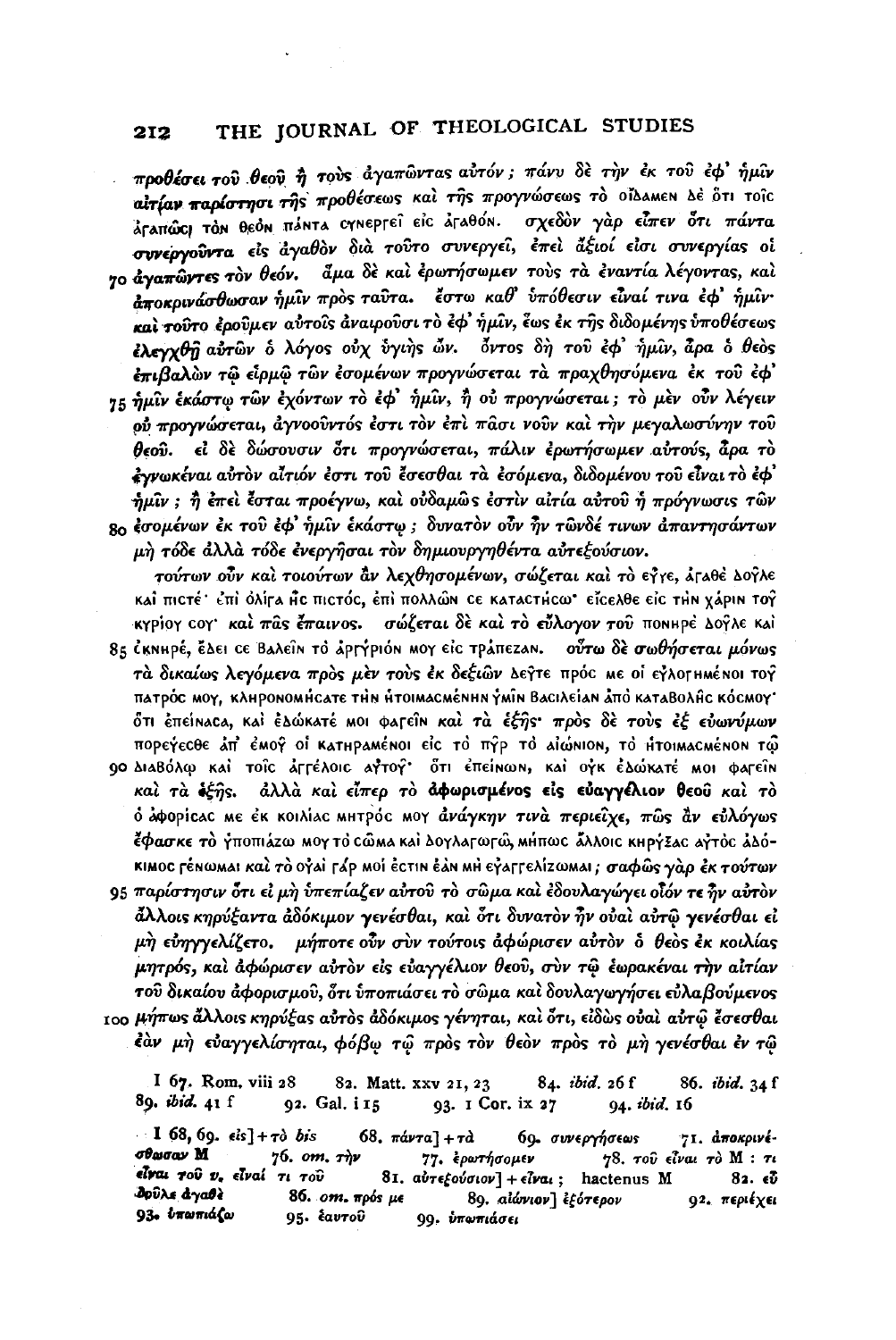ούαι ούκ έσιώπα άλλ' εύηγγελίζετο. και ταυτα δε έώρα δ άφορίζων αύτον έκ κοιλίας μητρός αύτοῦ καὶ ὁ ἀφορίζων αὐτὸν εἰς τὸ ἐαυτοῦ εὐαγγέλιον, ὅτι ἐΝ κόποις έσται περιςςοτέρως, έν φγλακαΐς περιςςεγόντως, έν πληγαΐς γπερβαλλόντως, έν θανάτοις πολλάκις: γπο 'Ιογλαίων πεντάκις τεςςαράκοντα παρά μίαν λήψεται, τρὶς 105 ΡΑΒΔΙΟθήσεται, ΆπαΣ λιθαοθήσεται και τάδε τινα πείσεται καγχώμενος έν ταΐς θλίψεςι και είλως ότι Η θλίψις γποΜΟΝΗΝ ΚΑΤΕΡΓάΖΕΤΑΙ και υπομένων. δια ταύτα δε άξιον ήν αύτον άφορισθήναι είς εύαγγέλιον θεού προγινωσκόμενον έσεσθαι, και άφορισθήναι αύτον έκ κοιλίας μητρος αύτου. και άφωρίζετο είς εύαγγέλιον 1 ν θεού ού διά την φύσιν έχουσάν τι εξαίρετον και δσον επι τη κατασκευή υπερ 2 τάς των μή τοιούτων φύσεις, άλλά διά τάς προεγνωσμένας μεν πρότερον 111 πράξεις ὖστερον δε γενομένας εκάστην εκ της παρασκευής και της προαιρέσεως της αποστολικής. γύν δε αποδιδόναι είς το από του ψαλμου όντον ούκ ην εύκαιρον, παρεκβατικόν γάρ ήν· διό είς την οικείαν τάξιν θεού διδόντος άποδοθήσεται, όταν τον ψαλμον διηγώμεθα. άρκέσει δε και ταύτα 115 πεπλεονασμένα είς το αφωρισμένος.

H.

i q-II μάρτυς γάρ μου έστιν ο θεος ώ λατρεύω έν τώ πνεύματί μου έν τω εύαγγελίω του υίου αύτου, ώς αδιαλείπτως μνείαν ύμων ποιουμαι πάντοτε έπι τών προσευχών μου δεόμενος είπως ήδη ποτέ εὐοδωθήσομαι έν τῷ θελήματι του θεου έλθειν πρός ύμας· έπιποθω γάρ ίδειν ύμας.

έστι δε και χωρίς θελήματος θεού ήκειν πρός τινα, ώσπερ ο Βαλαάμ άπήει 5 πρός τον Βαλάκ καταρασ $\langle \delta \rangle$ μενος μισθού τον 'Ισραήλ· οίμαι δε ότι και πάς έθνικός, η δπώσποτε της θεοσεβείας άλλότριος, μη διακονούμενος άγίοις τῶν λυσιτελών τι αύτοις, ού και έν θελήματι θεού ευοδούται γίνεσθαι πρός ούς γίνεται, εί και εύοδούταί ποτε· έστι γάρ φησίν ή γραφή έν κακοΐς εγολία αναρός. 5

## TH.

11, 12 <sup>γ</sup>να τι μεταδώ χάρισμα ύμιν πνευματικόν είς το στηριχθήναι ύμας· τούτο δέ έστι συμπαρακληθήναι έν ύμιν διά της έν άλλήλοις πίστεως ύμων τε καὶ ἐμοῦ.

ώς όντος δε χαρίσματος μή πνευματικού ήγουμαι ότι άναγκαίως πρόσκειται· 5 v έστι γάρ τινα χαρίσματα, ού πνευματικά, ώς και δ γάμος· το γαρ πνευματικον

II R. 469 A III R. 469 D

113. sc. Ps. lviii (lvii) 3, cf. l. 8 I 104. 2 Cor. xi 23 ff 106. Rom. v 3 f II 2. Num. xxii 5. Ecclus. xx 27 III 2, Cf. I Cor. vii 5 supra

109. και άφωρίζετο] άφορίζεται I IO4. περισσοτέροις περισσευόντως περισσοτέρως 113. άπο- $\delta \epsilon$  V (quae hic inc) 111.  $\mu$ ή om. C 112. εκάστην om. V  $2.7$   $dv$  B.] στολικής hactenus V άπό του αύτου II 1.  $\epsilon \sigma \tau \iota$   $\epsilon \tau \iota$  BC  $5\tau$ і от. В С 3. δπώσποτε  $\tau$  $\delta$  B, BC καταρασόμενος] καταρασάμενος VBC V Β : όπωσδήποτε C διακονούμενος] Lucian, too, uses the middle voice of this verb in the sense of the active  $\begin{bmatrix} 4 & \text{o}v & \text{real} \end{bmatrix}$  perhaps  $\begin{bmatrix} 0 & \text{all} & \text{l} \\ 0 & \text{all} \end{bmatrix}$  and  $\begin{bmatrix} 4 & \text{bl} & \text{bl} \\ 0 & \text{all} \end{bmatrix}$ €ὐοδοῦνται V B III 1. δε V Β: και C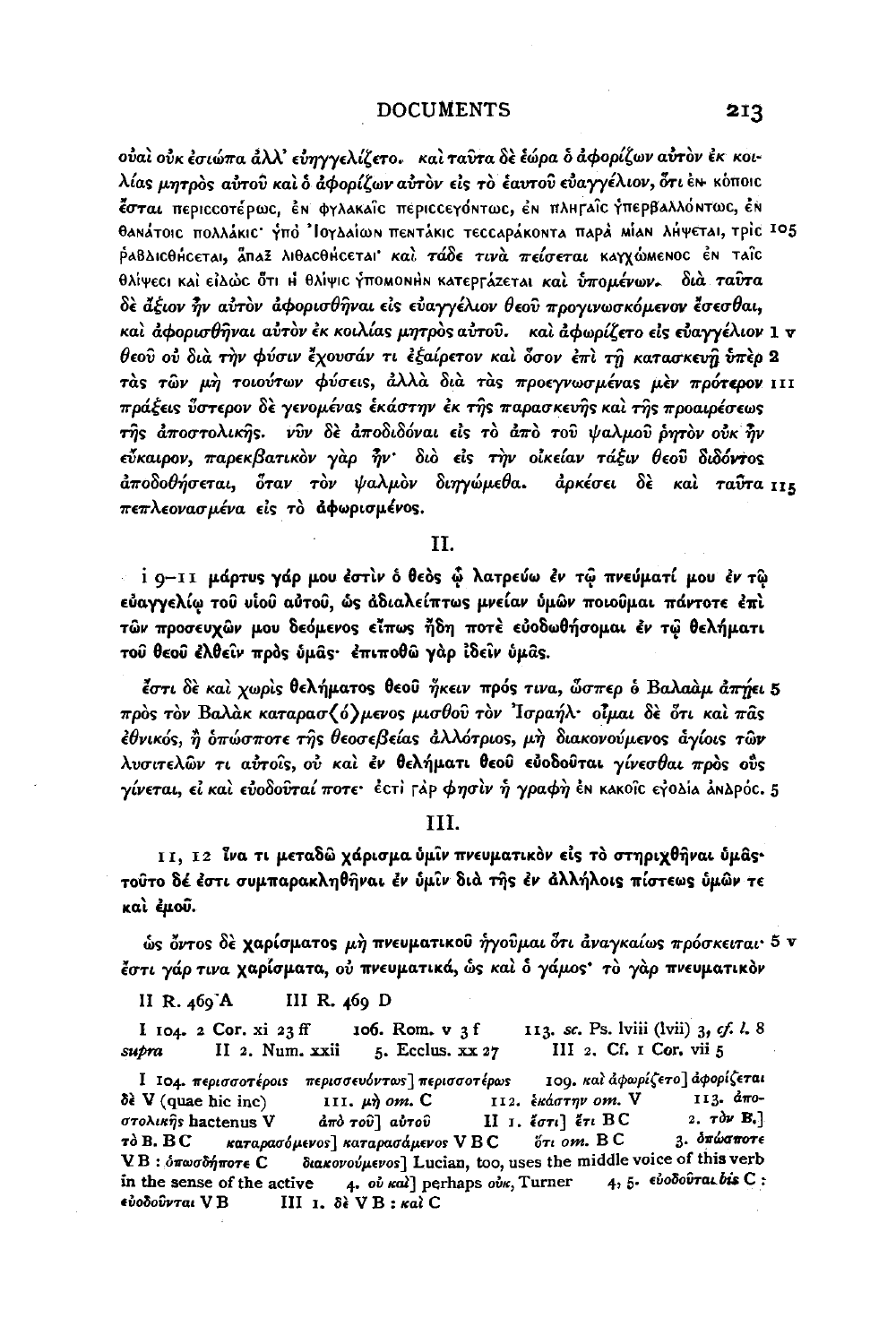ούκ άν ποπε έμποδίσαι προσεγχή· ή δε έπι το αίτο σύνοδος άνδρος και γυναικός κωλύει. δτι δε χάρισμα δ γάμος δηλοί δ απόστολος φήσας θέλω πάΝτας 5 ΔΝΘρώπογο είναι ώς και έμαγτόν, άλλ' έκαςτος ΙΔΙΟΝ έχει χάρις μα θεογ' δς μέν οντως, ός λέοντως,

IV.

i 13-15 ού θέλω δε ύμας άγνοεϊν, άδελφοί, ότι πολλάκις προεθέμην έλθειν ποδε δμάς και εκωλύθην άχρι του δεύρο, ίνα τινά καρπόν σχώ και εν ύμιν καθώς και έν τοις λοιποίς έθνεσιν, Έλλησί τε και βαρβάροις· σοφοίς τε και άνοήτοις όφειλέτης είμί, ούτως το κατ' έμε πρόθυμον και ύμιν τοις έν 'Ρώμη εύανγελίσασθαι.

[έστιν δε ένταυθα καθ' ύπερβατόν, ο έαν μή τηρηθή μάχεται τη άκολουθία·  $\mathbf{7}$ τίς γαρ άν είποι δια τούτο κεκωλύσθαι έλθείν προς τους Ρωμαίους τον Παύλον Ίνα καρπόν έχης; τούναντίον γάρ, εί μη έκωλύθη καρπόν είχεν, κωλυόμενος δε at: άπεστερείτο του καρπού· πώς ούν άναγνωστέον; πολλάκις προεθέμην έλθειν 5 πρός ύμας ΐνα τινά καρπόν σχώ και έν ύμιν καθώς και έν τοις λοιποίς έθνεσιν, Έλλησί τε καὶ βαρβάροις, σοφοΐς τε καὶ ἀνοήτοις, καὶ ἐκωλύθην ἄχρι τοῦ **δεύρο**· διà τί οὖν ήναγκάσθη τὸ ὑπερβατὸν θεῖναι; ἐπειδὴ τ(ῶ) ἴνα καρπόν τινα έχω έμελλε συνάπτειν πολλά (οίον το και έν ύμιν καθώς και έν τοις λοιποις έθνεσιν, Έλλησί τε και βαρβάροις, σοφοΐς τε και ανοήτοις όφειλέτης είμι και το τα ακόλουθα) ίνα μη διακόψη τη συνεχεία, παρενθείς το εκωλύθην άχρι του δεύρο συνήψε τω προτέρω τ(ω) προεθέμην έλθειν πρός ύμας το ίνα τινά καρπόν έχω, και ούτως απέδωκε τη του λόγου ακολουθία την τάξιν.]

V.

ί 18 αποκαλύπτεται γάρ όργη θεοῦ ἀπ' οὐρανοῦ ἐπὶ πᾶσαν ἀσέβειαν καὶ άδικίαν ανθρώπων τών την άλήθειαν έν άδικία κατεχόντων.

έοικε δε λέγεσθαι όργη και ο διάκονος των επι τοις ήμαρτημένοις πόνων και 10 οί ύπ' αύτον τών αύτών ύπηρέται και λειτουργοί, ώς ότε προσετέθη έκκαθηκαι  $\hat{\eta}$  όρετί τοῦ θεοῦ ἐΝ τῷ Ἰσραήλ, ὅτε ἀΝασειοθείο ΰπ' αὐτῆς ΔαγείΔ ἐκέλευσε τῷ Ἰωὰβ άριθΜΑΓΙ τον λαόν· το δε δεύτερον παρίσταται έκ του απέςτειλεν είς αγτογς 5 θγμόν όρεμς, θλίψιν καί όρεμν, άποςτολιον Δί άρτέλων πονιμρών. ότε δ', αύτοί οί δι άμαρτίας πόνοι· ούτω γάρ άκούω του κατά τΗΝ CΚΛΗΡότΗΤΑ COY ΚΑΙ ΑΜΕΤΑΜΕλΗΤΟΝ ΚΑΡΔίΑΝ θΗΣΑΥΡίΖΕΙΣ ΣΕΑΥΤΏ ΟΡΓΗΝ ΕΝ ΗΜέΡΑ ΟΡΓΗΣ, και του έφθακεν Δε είς ΑΥΤΟΥΣ Η ΟΡΓΗ είς τέλος.

πρός τούτοις έπίσκεψαι εί τα μεν συμβαίνοντα τοΐς δικαίοις, πειράζοντος το αύτούς του πονηρού, όργή μέν έστιν ούτε δέ θεού ούτε άπ' ούρανού, άλλά

IV R.  $469$  D V R. 472 A

III 4 f. I Cor. vi 7 V 2 f. 2 Reg. xxiv 1 4 f. Ps. Ixxviii (Ixxvii) 49 6f. Rom. ii 5 7 f. I Thess. ii 16

 $\Pi$ I 5. 8s  $VB$ : 8 C IV om. BC: 'Ωριγένους και Σευηριάνου V 1. καθ' *υπερβατόν*] perhaps και υπερβατόν with Ruf. 'est quidem et hyperbaton in hocloco', Turner 7.  $\tau \hat{\varphi}$   $\tau \partial$  V II. τ $\hat{\varphi}$  (sec)] τὸ V  $V$  om.  $B C$ 1. δ διάκονος: i. e. the devil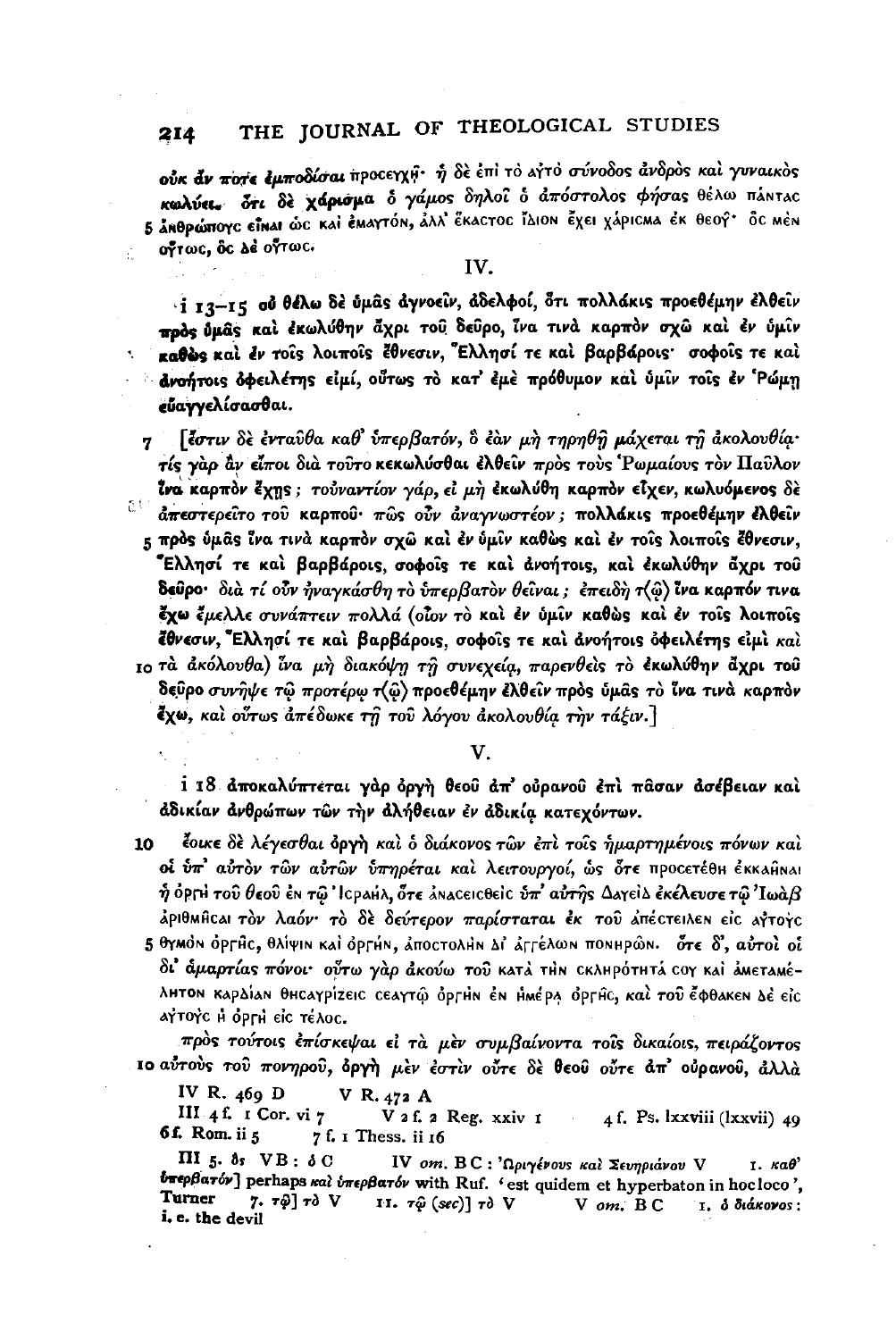计中心 建加

κάτωθέν ποθεν ή του διαβόλου ή τινος των άγγέλων αύτου· τούτοις δέ τις ούκ άπιθάνως άνθυποίσει τὸ εἶnai nhữn trìn πάλμη πρὸc τả πneγmatikà the ποnhpiac έΝ τοῖς ἐπογραΝίοις· καὶ γὰρ ταῦτα δόξει ὀργιζόμενα τοῖς ἀγίοις παλαίειν καὶ έπάγειν αὐτοῖς ἀπ' οὐρανοῦ ὀργήν. μήποτε οὖν ἐστί τις ἀπ' οὐρανοῦ ὀργὴ και ετέρα κάτωθεν ως άποδέδεικται, ούτως και ήμιν απ' ουρανού δργή θεού 15 έστίν, έτέρα δε άπ' οὐρανοῦ μεν οὐ θεοῦ δέ ; εἰ δε πᾶσιν ἀνθρώποις ὁ θεὸς διὰ τῶν ἐν τῶ φυσικῶ λόγω ἀφορμῶν την ἀλήθειαν εφανέρωσεν, και το γνωστον έαυτού ώς έκαστος κεχώρηκεν ότε τον λόγον συμπεπλήρωκεν, δηλονότι άναγκαίον έσται διά πάντα τα άσεβως γεγενημένα και αδίκως πεπραγμένα, τοισδε μέν πλείονα τοΐσδε δε έλάττονα, κατά άναλογίαν έλθεΐν την άποκάλυψιν της 20 όργης του θεού άπ' ούρανου.

VI.

ii 7-9 τοις μέν καθ' ύπομονήν έργου άγαθου δόξαν και τιμήν και αφθαρσίαν ζητούσι ζωήν αίώνιον· τοίς δέ έξ έριθείας και απειθούσι μέν τη άληθεία πειθομένοις δέ τη άδικία θυμός και όργη θλίψις και στενοχωρία έπι πάσαν ψυχην άνθρώπου του κατεργαζομένου το κακον 'Ιουδαίου τε πρώτον και Έλληνος.

δργή δέ έστιν ο έπόμενος τοίς αμαρτάνουσιν έπι τιμωρία πόνος· θυμον δε 16 δρίζονται όργην αναθυμιωμένην και διοιδαίνουσαν· ούτος δε δ θυμος έργον έχει το ελέγχειν, ήνίκα αν δια τας άμαρτίας πάσχων τινά, ήτοι της συνειδήσεως αύτῶν πληττομένης ἢ ἀκολουθούντων ἐπιπόνων τινῶν τῆ ἀμαρτία. άλλά καί θλίψις έπεται τοίς τοιούτοις ούχ ή γποΜΟΝΗΝ ΚΑΤΕΡΓΑΖΟΜέΝΗ, ούδε εί νήστις ών 5 καυχήσεται, άλλ' εί συνέζευκται στενοχωρία. ούκ αν δέ τις εστενοχωρήθη εί πεποιήκει τις αύτώ άπό coφίας πλάτος καρλίας και ήκουσε του άποστόλου λέγοντος πλατήνθητε και ήΜεϊς. συνάγειν γάρ είωθεν και στενούν την ψυχην τὰ κακά, ὧς τὸν διάβολον ὧς ἐν ὀπῆ κατὰ τὸν ὄφιν ἐμφωλεύειν.

### VII.

ii 10, 11 δόξα και τιμή και είρήνη παντι τώ εργαζομένω το αγαθόν, 'loυδαίω τε πρώτον και "Ελληνι· ού γάρ έστιν προσωποληψία παρά τώ θεώ.

δ τοίνυν έργαζόμενος το άγαθον και τίμιον έαυτον άποφαίνων τιμήν λήψεται, 18 διά της μετανοίας άναβαίνων, εξ ης εξέπεσεν όμοιωθείς τοις κτήμες: τοις απομτοις 18  $\mathbf{v}$ καί τα αφθαρσίας άξια πράγματα νοήσας ετείρεται έν Δόξη είς αίώνιον ζωήν· καὶ ἐν εἰρήνη δέ ἐστι πᾶς ὁ ἀπερίσπαστος καὶ μὴ περιελκόμενος ὑπό τινος άλλο τι νοείν ή ποιείν παρά την άλήθειαν, κατά τό και η είρηΝΗ τος θεος 5 φρογρήσει τάς καρδίας γμών και τά Νοήματα γμών έν Χριστώ Ήιςογ, και είρηνη

VII R. 484 VI R. 482 f

V 12 f. Eph. vi. 12 VI  $5.$  Rom,  $v_4$ 7. 3 Reg. iii 1 (ii 35 a Swete) 8. 2 Cor. VII 2. Ps. xlix (xlviii) 13 3. 1 Cor. xv 43 5. Ph. iv 7 vi 11, 13 6. I Pet. i 2 V 14. μήποτε ούν] perhaps add καθάπερ, Turner 18. τον λόγον συμπεπλήρωκεν]

the same phrase recurs below, XIV 10 πάs ό συμπληρώσαs τον λόγον άνθρωπος VI I. The definition of  $\theta\nu\mu\delta s$  is not that of Chrysippus 3. πάσχων τινά VBC:  $5.$   $\eta$  om, BC perhaps πάσχωσίν τινες εί νήστις VBC: έν αίς τις cf. Rom. 6.  $d \text{V} B C$ :  $\eta$  Turner v 3 Turner  $7. a*ν*τ<sub>φ</sub> BC$ VII om. BC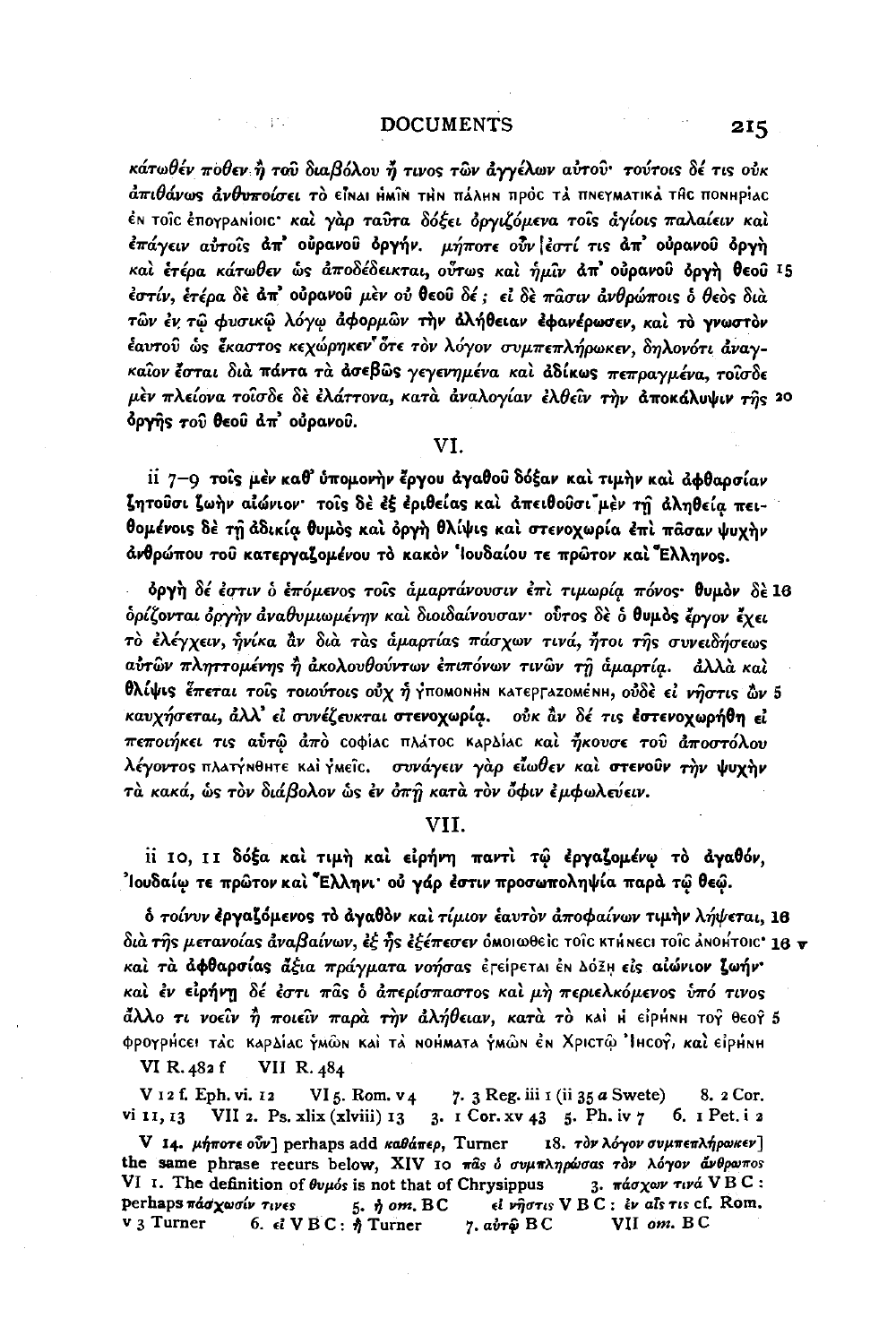ΥΜΙΝ ΠΛΗΘΥΝθείΗ, και το είρμημη την έΜΗΝ ΔίΔωΜΙ ΥΜΙΝ' Φησίν δε και ο προφήτης πλήθος έσεσθαι είρήΝΗς έν τη επιδημία του κυρίου έως αΝΤΑΝΑΙΡΕΘΗ Η ΓΕΛΗΝΗ. Ϊνα μηκέτι νόθον υπάρχη φώς και νυκτερινόν.

### VIII.

ii 12. 13 δσοι γάρ άνόμως ήμαρτον άνόμως και άπολούνται και δσοι έν νόμω ήμαρτον διά νόμου κριθήσονται ού γάρ οι ακροαταί του νόμου δίκαιοι παρά τω θεώ, άλλ' οι ποιηταί του νόμου δικαιωθήσονται.

κριθήναι μέν έστι κατά νόμον και διά νόμου· το δε απολέσθαι ούκ επιδέχεται 17 17 v νόμον· ούδε γαρ άλλος τις αύτους απολεί, ίνα κρίνη αύτους νόμω απωλείας,  $d\lambda\lambda'$  έχεται τοίς ανόμως άμαρτήσασιν απώλεια δσοι δε εν νόμω ήμαρτον μη πάνυ άποστατούντες αύτου άλλ' ήτοι παρορώντες ή και νικώμενοι, μετα του κ προτίθεσθαι κατά νόμον ζήν, ούτοι δι' αύτου του νόμου κριθήσονται.

### IX.

ii 15, 16 συμμαρτυρούσης αύτων της συνειδήσεως και μεταξύ άλλήλων των λογισμών κατηγορούντων ή και απολογουμένων, έν ήμέρα ότε κρινεί ό θεός τά κρυπτά των άνθρώπων κατά το εύαγγέλιόν μου διά Ίησου Χριστου.

 $\lceil \frac{3}{\eta} \rceil$  και σύτως  $\lceil$  κρινεί ο θεός κατά το εύαγγελιον δπερ ευαγγελιον Παύλου 18 έστιν, και των παραπλησίων εκείνω και άξίους έαυτους πεποιηκότων ούδενος σκυθρωπού άλλ' έφ' ὧ χαίρειν χρή. διὸ αὐτῶν ἐστι τὸ εὐαγγελιον σὺν τῆ τοῦ θεοῦ κρίσει διακόνω κεχρημένη.

### X.

ii 21-25 ο ούν διδάσκων έτερον σεαυτον ού διδάσκεις; ο κηρύσσων μή κλέπτειν κλέπτεις; δ λέγων μή μοιχεύειν μοιχεύεις; δ βδελυσσόμενος τά εΐδωλα ἱεροσυλεῖς; ὅς ἐν νόμῳ καυχᾶσαι, διὰ τῆς παραβάσεως τοῦ νόμου τὸν θεὸν ἀτιμάζεις; τὸ γὰρ ὄνομα τοῦ θεοῦ δι' ὑμῶν βλασφημεῖται ἐν τοῖς ἔθνεσι καθώς γέγραπται· περιτομή μέν γάρ ώφελεί, έάν νόμον πράσσης· έάν δέ παραβάτης νόμου ής, ή περιτομή σου ακροβυστία γέγονεν.

ζητήσαι χρή ποσαχῶς ὁ νόμος λέγεται, καὶ μάλιστα παρὰ τῷ ἀποστόλφ, ἴνα 20 μή δόξη έναντιούσθαι έαυτώ· ποτέ μέν εί περιτέμηεςθε, Χριςτός γμώς ογλέη ώφελήςει· ποτέ δέ περιτομήν ώφελεΐν έάν νόμον τις πράσση. έστιν ούν νόμος καθ' ένα τρόπον ψιλὸν τὸ Μωσέως γράμμα, καθ' ὃ σημαινόμενον εἶρηται τὸ εἶ 5<sup>ε</sup>Ν ΝΌΜΟ Δικαιογοθε της χάριτος έξεπέςατε· και το ό ΝόΜΟς παιΔατωτός ΗΜώΝ ΓέτοΝΕΝ είς ΧριςτόΝ. έστι και ο κατά πνεύμα νόμος κυρίως ονομαζόμενος, καθ'

VIII R. 485 IX R. 487 X R. 490-493

VII 7. Jn. xiv 27 8. Ps. lxxii (lxxi) 7 X 2. Gal. v 2 5. Gal. v 4 Gal. iii 24 VIII om. BC 2. απωλείας V mg.: απολέσαι V ΙΧ 1. δπερ εύαγγ. οm. ВC 2 έστιν VB: έτι C Х 2. поте  $V:$  тоте (sic) ВС  $6.71BC$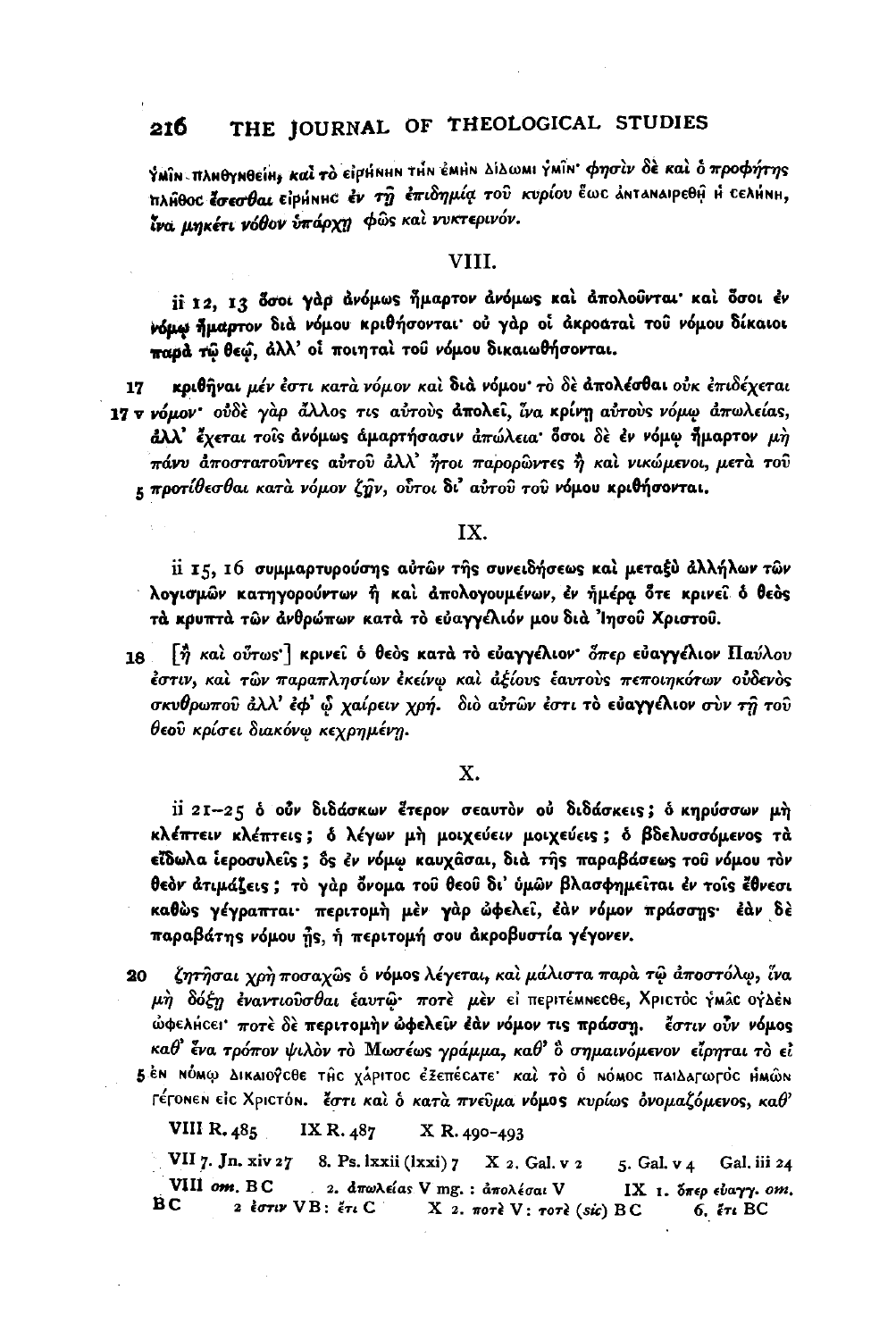$\delta$  είρηται ώςτε ο μέν νόμος åγιος και Η έντολΗ άγια. Ψάστι και δ φυσικός, καθ' δ είρηται όταν Γάρ έθΝΗ τά ΜΗ ΝόΜΟΝ έχοΝτα φήσει τά τογ ΝόΜΟΥ ποιή και τα έξης. λέγεται νόμος και ή Μωσέως ιστορία, ως όταν εν τη προς Γαλάτας φάσκη λέτετέ μοι οί τοn nόμοn Δηατιηώς κοητες τοn nόμοn ογκ Δκογετε, τέτραπται τάρ, <sup>'</sup>ΑΒραάμ Δήο γίογς ἔςγεη καὶ τὰ ἐέῆς. καλεῖ δὲ καὶ τὰ προφητικὰ νόμον, ὡς 10 ển τῷ nómφ τέτραπται,ἐn ἑτεροτλώςςοις καὶἐn χείλεςιn ἑτέροις λαλήςω τῷ λαῷ τοΥτῳ έν Ήσαία. μήποτε δε και την Χριστού περι των πρακτέων διδασκαλίαν νόμον καλεί, ώς όταν φάσκη έαυτον ΜΗ ΔΝΟΜΟΝ είναι θεογ ΔΑΝ έΝΝΟΜΟΝ Χριστογ. όταν ούν φάσκη οΐτιΝες έΝ ΝόΜω ΔΙΚΑΙΟΥΣΘΕ της χάριτος έξεπές ατε, άνατρέπει ήμας άπό του Μωσέως γράμματος. περιτομήν ούν, ήν αύτός φησι νυν, έτέραν 15 λέγει παρά τΗΝ κατατοΜΗΝ' και νόμον, τον πνευματικόν. δύναται δε νύν νόμος νοείσθαι καί ο κατά τας φυσικας έννοίας· κατά γαρ την της ψυχης βελτίωσιν δ πνευματικώς περιτεμνόμενος ώφελείται κατά την τών φαύλων περιαίρεσιν, διά δε του πράττειν τον νόμον τα πρακτέα εργαζόμενος. δύναται δέ τις και κατά τὸ ρητὸν ἐκτὸς ἀναγωγῆς ἐξηγήσασθαι τὸ ρητόν, καί φησιν ὅτι πρὸς 20 τούς άπό 'Ιουδαίων διαλεγόμενος τούτό φησιν· έγένετο γάρ τοΐς 'Ιογλαίοις ώς Ίσγλαΐος ΐνα Ίσγλαίογς κερλήςΗ, περιτεΜών τον Τιμόθεον και κειράΜενος και καθαιρόμενος κατά νόμον, ώστε και προς αύτους λέγειν περιτομή μέν γάρ 20 ν ώφελεῖ ἐὰν νόμον πράσσης, πρὸς δὲ τοὺς ἐξ ἐθνῶν διαλεγόμενος ταύτην κωλύει, μη έναντιούμενος έαυτώ· έπειδη δε είρηται έν τω περί ταύτης λόγω τω 25 'Αβραάμ τους έξ έθνων περιτέμνεσθαι, εί μή τους άπό επέρματος αγτογ, και τούς οίκοτενείς και αρτγρωνήτογς δμοίως δε και εν τω Λευιτικώ περι των υίων Ίσραήλ είρηται μόνον ούκ άνάγκη δε και τους προσηλύτους τούτοις προσυπακούεσθαι, έπεὶ οὐδὲ τὰ περὶ τῶν Λευιτῶν ἰδικῶς νενομοθετημένα, ἢ τὰ περὶ τῶν ἱερέων, ἢ τὰ περὶ τῆς γερουσίας προσυπακούειν αὐτοῖς δίδωσι καὶ 30 έτέρους. δταν γάρ και τους προσηλύτους βούλεταί τι διαπράττεσθαι, ίδικως και αύτων μέμνηται, ώς όταν περι θυσίας φησίν. άμέλει και συνεστηκότος τοῦ καλουμένου ἀγιάσματος προσέφερον καὶ προσήλυτοι· ώς καὶ περὶ τῶν δέκα λεπρών τών καθαρθέντων ο κύριος έφη πορεγθέντες Δείξατε έαγτογς τοίς ίερεγειΝ' άφ' ών самареітне είς ΗΝ. Φμαρτυρών δ σωτήρ φησιν ογχί οι Δέκα 35 ểκαθαρίcθncan ; oi Δε ểnnéa πογ ; oỷχ εγρέθncan γποcτρέψαnτεc ΔόΣαn Δογnai τώ

9. Gal. iv 21 X 6. Rom. vii 12 7. Rom. ii 14 II. I Cor. xiv 14. Gal. v 4 15, 16. Cf. Phil. iii 2, 3  $21$ 13. I Cor. ix 21 21. I Cor. ix 20 22. Cf. Act. xvi 3, xviii 18, xxi 26 26. Gen. xvii 12, 13 27. Lev. xii 2 31. Lev. xvii. 3-9 34. Lc. xvii 14 ff

X 6. ἔτι BC 7.  $\pi$ οιεί  $BC$ 10. έσχε BC 13. έαυτον ... φάσκη om. BС 14. εξεπτάσατε C: εξεπετάσατε B 19  $\delta$ è 1<sup>o</sup>] perhaps omit, Turner 20. φησιν] perhaps φήσει, Turner 26.  $\pi \epsilon \rho \pi \epsilon \mu \nu \epsilon \sigma \theta \alpha$  probably some omission has taken place here, such as τούs μή άπό σπέρματοs αύτου, άλλ' ούκ άλλουs τινάς τώ της περιτομής νόμω ένόχους είναι, comparing Ruf. 491 B 'quod sane etiam ex alienigenis, id est qui minime ex Abraham stirpe dicuntur, circumcidi uelit', and  $492$  C 'non alius quisquam circumcisionis lege constringitur, nisi sit uel ex Abraham originem trahens uel uernaculus eorum aut pretio emptus', Turner 27. τους άργ. **B** C 28 τούτους C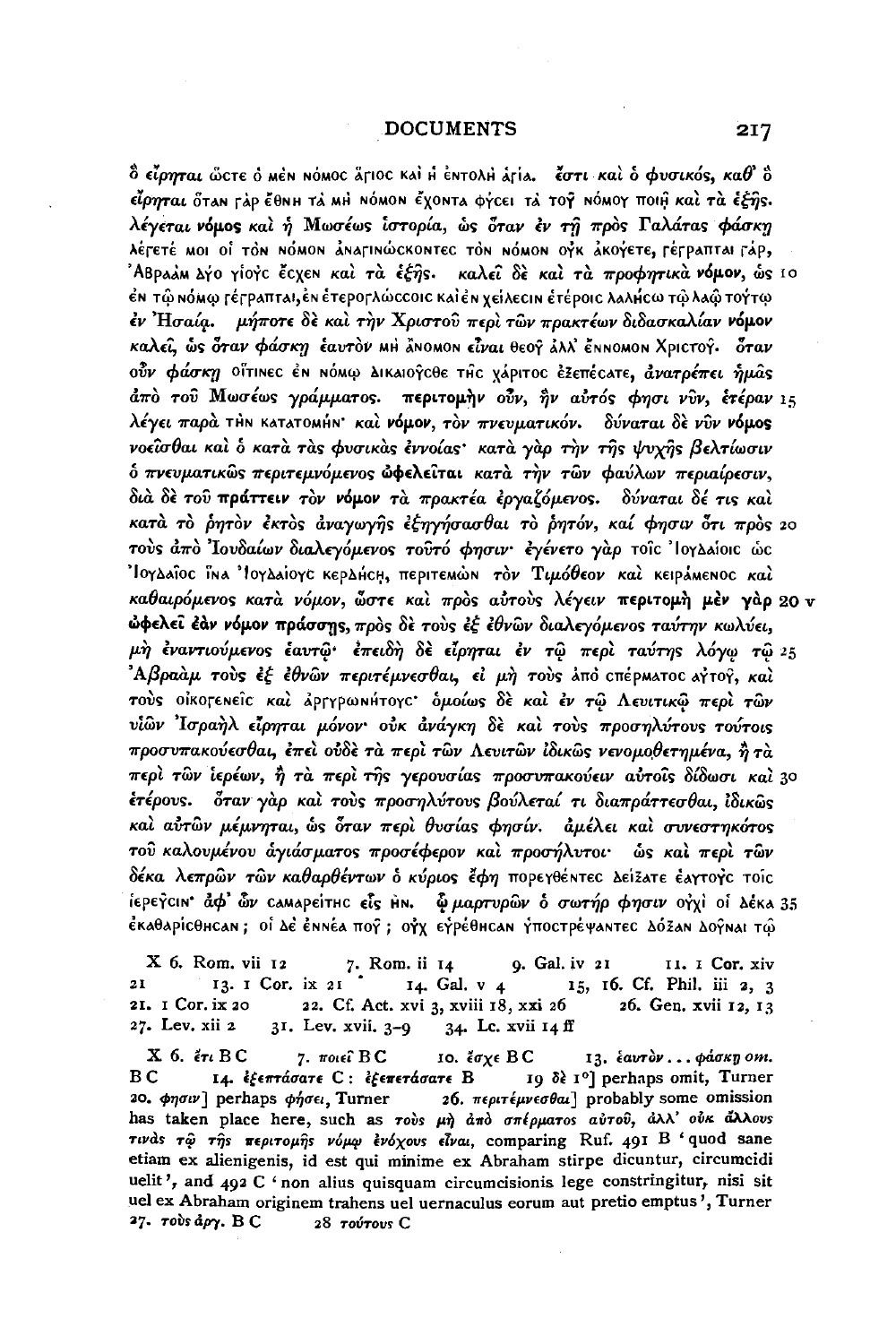θεώ εί m ό λλογενής ογτος. εί δέ τις τα από της Έξόδου ανθυποίσει περί τών έσθίειν το πάσχα βουλομένων προσηλύτων, ώς δεί αύτους περιτέμνεσθαι. **Φήσομεν ώς έν ένι** τόπω θήες θαι το πάςχα προσέταξεν δ θεός, τούτου δε μή 40 ισταμένου νύν περιττή ή περιτομή τους έξ έθνων.

## XI.

iii 1-3 τί ούν το περισσον του 'Ιουδαίου, ή τίς ή ώφελεια της περιτομής; πολύ κατά πάντα τρόπον· πρώτον μέν γάρ ότι έπιστεύθησαν τά λόγια του θεού. τί γάρ εί ήπίστησάν τινες; μή ή άπιστία αύτων την πίστιν του θεου καταργήσει; μη γένοιτο.

τό πιστευθήναι τά λόγια του θεου ούκ έν τω βιβλία και γράμματα πι-22 V στευθήναι χαρακτηρίζεται, άλλ' έν τω τον έν αύτοις νούν και τα έναποκείμενα μυστήρια γινώσκεσθαι. κατά γάρ τον ύγιη λόγον ο τοφός Νοήςει τά άπό τος ίλίον στόΜΑΤΟΣ' έπι Δέ χείλεςι φορέςει έπι η ΜωΝΟΣΥΝΗΝ. τοιούτος ήν Μωνσής και 5 οι προφήται, Ιουδαίοι όντες και πιστευθέντες τα λόγια του θεου, και εί τις παρ' αύτοις τούτοις παραπλήσιος. και οι απόστολοι δε του κυρίου ήμων Ίησου Χριστου είχον το περισσον του 'Ιουδαίου και την της περιτομής **ώφελειαν** παρά τους υπ' αυτών μαθόντας τον χριστιανισμόν. έστι δε και τοίς εξ εθνών πολύ το περισσον παρά τούς εκ περιτομής· άπ' εκείνων γάρ το Πρθη Η Βασιλεία τος θεος ΐΝα ΔΟθΗ έθΝει ποιογΝτι τογς καρπογς αγτής. εί δε πρώτοι έκείνοι έπιστεύθησαν τα λόγια του θεου, είσιν οι και δεύτερον πιστευθέντες το γάρ πρώτον τινός έστιν ή τινών πρώτον. τίνες ούν δεύτερον <del>έπιστεύθησαν ἰδεῖν ἐστὶν ἐκ τοῦ</del> ῷ mèn ϝἀρ διἀ τος πnεγmaτος δίδοται λόγος ςοφίας και τα έξης. εί δέ τις συγχεόμενος ταύτον οίεται τα λόγια του θεου τους 15 γράμμασι του θεου, προσεχέτω τω λέγοντι ψαλμώ τλ λόγια κγρίογ λόγια άγκλ άρτήριου πεπγρωμένου Δοκίμιον τη τη κεκαθαρισμένου έπταπλασίως. εγώ μέν γάρ ούκ οίμαι τα άτηα λότια είναι τα αύτα τω αποκτείηηγητι τράΜΜατι.

ώσπερ δε οί προειρημένοι Ιουδαΐοι πρώτοι επιστεύθησαν τα λόγια του θεου, ούτως καί τινες ήπίστησαν· άλλ' ούχι των τοιούτων είτε προς τον θεον είτε 20 πρός τα λόγια αύτου απιστία την πίστιν του θεου καταργήσει. ποίαν δε πίστιν του θεου; πότερον ήν θεος πιστεύει τισι τα λόγια; ή ήν οι πιστευθέντες τά λόγια πιστεύουσι τώ θεώ, ώς 'ΑΒραάΜεπίστεγςε τώ θεώ και έλορισθη αγτώ είς ΔικαιοςΥΝΗΝ; έκάτερον οίμαι λόγον έχειν· μεμνήσθαι γαρ δεί τόν τε πιστεύοντα τώ θεώ και τον πεπιστευμένον τα λόγια αύτου, μάλιστα εν καιρώ της των 25 απίστων χλεύης ήν χλευάζουσι τους πεπιστευκότας, του μη καταργείσθαι την πίστιν του θεου ύπο του λόγου των απιστούντων.

XI R. 497-499

X 37. Cf. Ex. xii 48  $38.$  Deut.  $xvi$   $5, 6$  $XI_3$ . Prov. xvi 23  $Q.$  Mt. xxi  $\cdot$ 13. 1 Cor. xii 8 43 15. Ps. xii  $(x_i)$  7 17. 2 Cor. iii 6 22. Rom. iv 3  $X$  39.  $\mu \eta$  om. BC XI 13.  $\phi$  VB:  $\tau\hat{\varphi}$  C 16. πεπειρωμένον Β С  $\mu$ *iv om.*  $BC$ 17. αποκτείναντι ΒC. 20. απιστία BC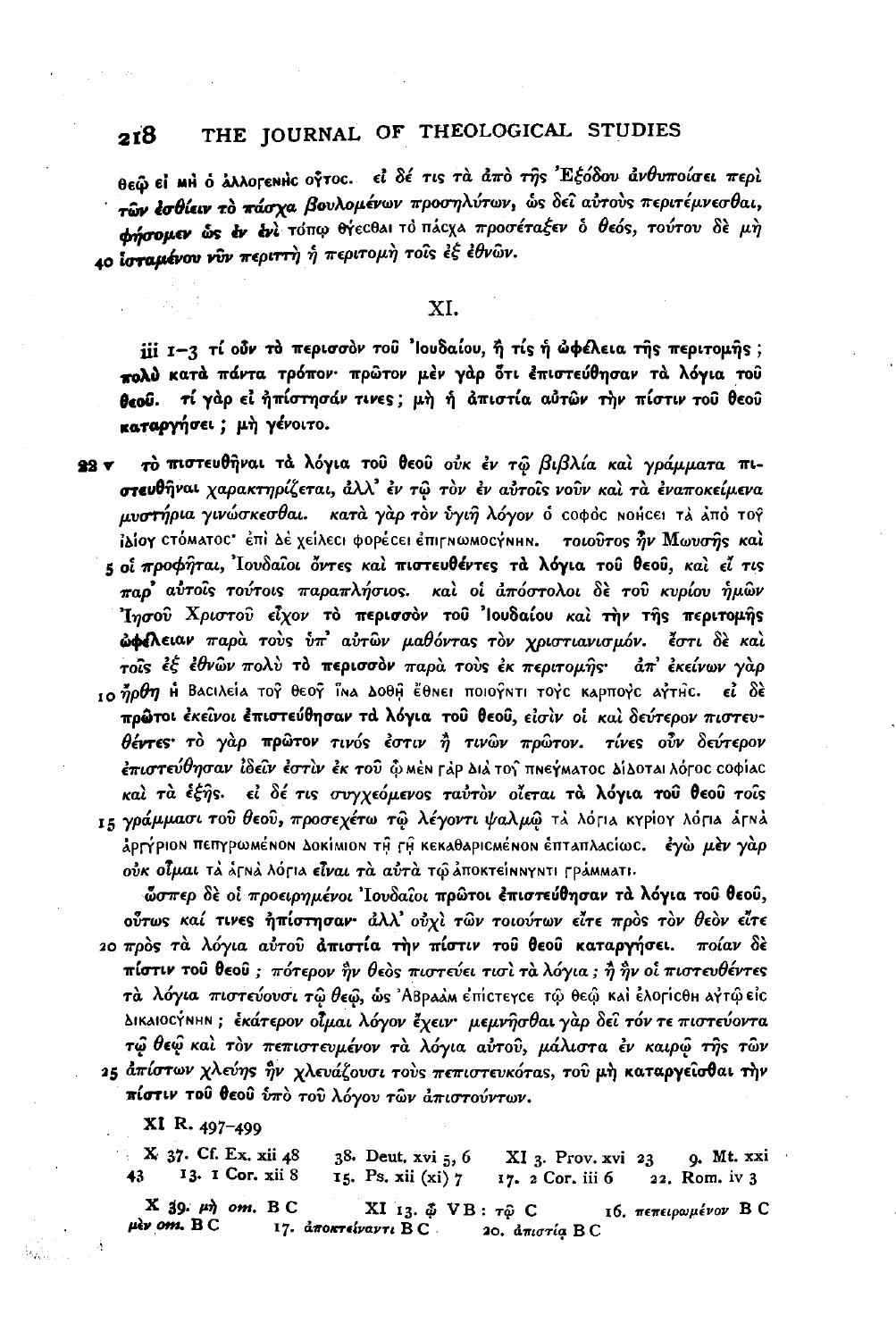### XII.

iii *a γινέσθω* δέ δ θεός άληθής πας δέ άνθρωπος ψεύστης· καθώς γέγραπται· δπως αν δικαιωθής έν τοις λόγοις σου και νικήσης έν τω κρίνεσθαί σε.

τό ούν γενηθήτω είρηται άντι εύκτικού, ώς το είμ το όπομά τον εγλογμμένον 24 eic tovc aiŵnac.

## XIII.

iii 9-18 τί ούν; προεχόμεθα; ού πάντως· προητιασάμεθα γάρ 'louδαίους τε και Έλληνας πάντας ύπ' άμαρτίαν είναι καθώς γέγραπται· ούκ έστιν δίκαιος ούδέ είς ούκ έστιν ό συνιών· ούκ έστιν ό εκζητων"τον θεόν· πάντες εξέκλιναν, άμα ήχρειώθησαν· ούκ έστιν ποιών χρηστότητα, ούκ έστιν έως ένός· τάφος άνεωγμένος δ λάρυγξ αὐτῶν· ταΐς γλώσσαις αὐτῶν έδολιοῦσαν· ἰὸς ἀσπίδων ύπό τα χείλη αύτων ών το στόμα αράς και πικρίας γέμει δέεις οι πόδες αὐτῶν ἐκχέαι αἶμα· σύντριμμα καὶ ταλαιπωρία ἐν ταῖς ὁδοῖς αὐτῶν καὶ ὁδὸν είρήνης ούκ έγνωσαν· ούκ έστιν φόβος θεού απέναντι των όφθαλμων αύτων.

βούλεται όητά συναγαγείν πώς άπαντες 'Ιουδαίοι και Έλληνες ύπο άμαρτίαν 25 ν γεγόνασιν, άρξάμενος άπὸ τοῦ καθὼς γέγραπται οὐκ ἔστιν δίκαιος οὐδὲ εἶς, ούκ έστιν δ συνιών, ούκ έστιν δ εκζητών τον θεόν δπερ αύταις λέξεσιν ούχ εύρομέν που γεγραμμένον, άλλα νομίζομεν άπο του τρισκαιδεκάτου ψαλμού καί του νβ' μεταπεποιήσθαι ύπο του άποστόλου τα ρητά εν μεν γαρ τω ιγ' 5 **ψαλμώ είρηται κ**ήριος έκ τογ ογρανογ Διέκγψεν έπι τογς γιογς τών ανθρώπων τογ ΙΔεΐΝ εΙ έστιΝ σγΝιώΝ Η έκzΗτώΝ τοΝ θεόΝ' εν δε τω ν $\mathcal{B}'$  ο θεος έκ τογ ογραΝογ ΔιέκγψεΝ ἐπὶ τογς γίογς τῶΝ ἀΝθρώπωΝ τογ ἰλεῖΝ εἰ ἔςτι ςγΝιὼΝ Η ἐκΖΗτῶΝ τὸΝ θεόΝ. έοικεν οὖν νενοηκέναι ἰσοδυναμεῖν τὸ τοŷ ἰΔεῖn εἰ ἔcτι cγnιὼn Η ἐκzΗτῶn τἰn θεὸn 28 τ(ω) ούκ έστιν ο συνιών, ούκ έστιν ο εκζητών τον θεόν. και το ούκ έστι ιο δίκαιος ούδε είς νομίζω γεγονέναι έκ του ογκ έςτι ποιών χρηςτότητα, ογκ έςτιη έως έηος· ώστε τη δυνάμει δις αύτον τεθεικέναι, άπαξ μεν μεταποιήσαντα, άπαξ δε λέξεσι ταίς αύταίς χρησάμενον, και παραλιπόντα το δεύτερον ειρημένον ούκ ἔστιν.

το δε ίος ασπίδων ύπο τα χείλη αύτων, αύταις λέξεσι κείται ή χρήσις έν τώ 15 ρλθ ψαλμώ· το δ' έπι τούτοις ών το στόμα άρας και πικρίας γέμει έοικεν γεγονέναι άπὸ τοῦ ἐν τῷ ἐνάτῳ ψαλμῷ οὖτως εἰρημένου ογ̂ ἰρῖς τὸ ςτόma αγτογ τέΜει καί πικρίας και Δόλογ. είθ' έξης τούτο έστιν· όξεις οι πόδες αύτων έκχέαι αίμα· τούτο δε ζητήσεις έν τω Ησαία, ή έν ταίς άλλαις των Παροιμιών

XIII R. 504 f XII R. 499

XII I. Ps. cxiii (cxii) 2 ? 11. Ps. XIII 6. Ps. xiv (xiii) 2 7. Ps. liii (lii) 3  $xiv$  (xiii)  $3$ 17. Ps.  $x \frac{7}{4}$  (ix 28) 19. Is. lix 7 Prov. i 16

XII I. γενηθήτω] Origen therefore read γενηθήτω (as in the Lord's Prayer), not XIII 3. εκζητών V: ζητών BC фалной от. В С γινέσθω  $4.$  πού  $V$ μεταποιείσθαι Β C  $10.7\hat{\omega}$ ... 5. νβ' V: πεντηκοστού δευτέρου ΒC 13. παραλιπόντα το ... ούκ έστιν] Origen's text of  $0$  $6$  $om$ *,*  $B$  $C$  $\tau \hat{\omega}$   $\tau \delta$  V St Paul therefore omitted these words at the end of Rom. iii 12 (and this is the 15. εν V: παρά BC marginal reading in Westcott and Hort) with B 67\*\* 19. εν ταίς άλλαις των Παροιμιών εκδόσεσιν] 17. ενάτφ V: εν αύτω Β: εννάτω C apparently in Aquila and Symmachus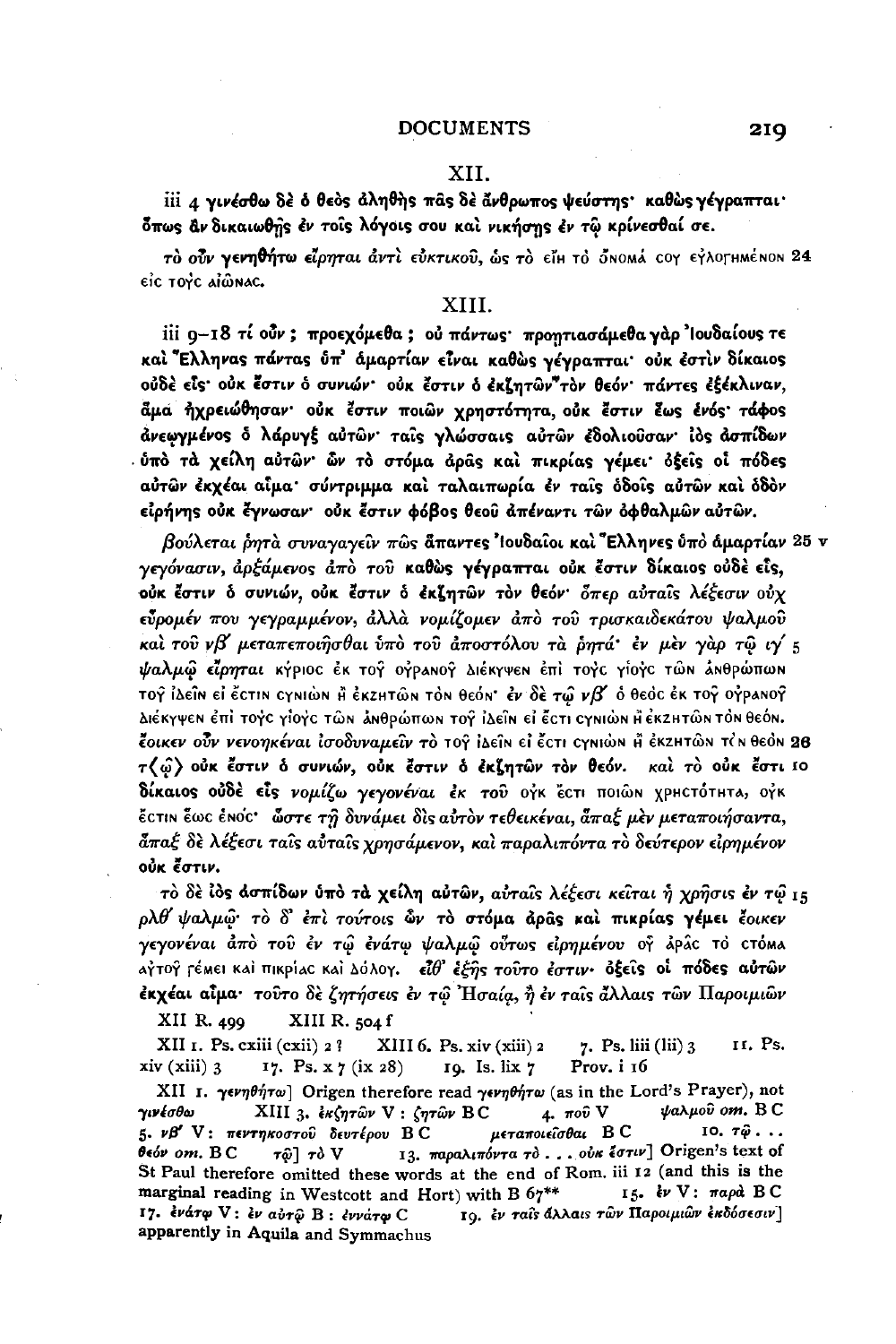- 26 ν έκδόσεσιν, έν τώ ταχεικοί έκχέαι αίμα, ὃ μετά άστερίσκων προσετέθη έν τη το δε σύντριμμα και ταλαιπωρία έν ταις όδοις 21 εκδόσει των εβδομήκοντα. αύτων μέχρι του δεύρο ούκ οίδα που άνεγνωκώς οίμαι δε έν τινι των προφητών γεγράφθαι το όδον είρήνης ούκ έγνωσαν, έν δε ψαλμοΐς ούκ έστιν φόβος θεού · απέναντι των όφθαλμων αυτών.
	- πλήθους δε όντων άμαρτημάτων, ού πάντως έκαστος ένοχός έστι τους άπασιν. 25. άλλ' οι μεν τώδε τώ άμαρτήματι οι δε τώδε, και ούτω τους πάντας τοις πασιν.

## XIV.

iii 19, 20 οΐδαμεν γάρ ότι όσα ο νόμος λέγει τοίς έν τω νόμω λαλεί, ίνα παν στόμα φραγή και ύπόδικος γένηται πας ο κόσμος τω θεώ· διότι έξ έργων νόμου ού δικαιωθήσεται πάσα σάρξ ένώπιον αύτου· διά γάρ νόμου έπίγνωσις δμαρτίας.

- τί κοινόν πρός πάσαν σάρκα τα έργα του Μωσέως νόμου; πώς δε και της  $27<sub>v</sub>$ άμαρτίας επίγνωσις διά του νόμου Μωυσέως γίνεται, πολλών και πρό Μωσέως έπεγνωκότων τα ίδια αμαρτήματα; Καίν μεν γάρ φησι Μείζων Η Δίτια ΜΟΥ τογ λφεθήναί Με οί δε είς Αίγυπτον καταβάντες προς τον Ιωσήφ πατριάρχαι
	- ε λέγουσιν έπι τους του Ιωσήφ πρός αύτους λόγοις το έν αΜαρτίαις ές Μέν περί το λλελφο ή Αμών και τα έξης άλλα και είπερ ο Ιωβ δείκνυται προ Μωσέως γεγονέναι, φησίν εί Δέ και άμαρτών εκογείως έκργψα τΗν αμαρτίαν μογ και τά εξής. ώστε δοκεί μοι μή τον Μωσέως νόμον νυν λέγεσθαι τώ άποστόλω άλλα περί του φυσικού, δς και Γέτραπται έΝ ταΐς καρδίαις των άνθρώπων. τίνες δ'
	- 10 αν είεν οί έν τω νόμω; ή πας ο συμπληρώσας τον λόγον άνθρωπος; ούκ είσι γάρ έν τών όμω οί έτι zώ ντες χωρίς Νόμογ, όποίος ήν και Παύλός ποτε. πλήν οί άγιοι ούς προέγιω και προώρισει και εκάλεσει και ελικαίωσει και ελόξασει ΝόΜΟΣ είςί και ούκ έν νόμω διόπερ ού φραγήσεται αύτων το στόμα, ούδε ύπόδικοι γενήσονται τώ θεώ, ού γάρ είσι σάρξ· και εί δικαιούνται δέ, ούκ
	- 15 εξ έργων νόμου, νόμος γάρ ούκ εξ έργων νόμου δικαιωθήσεται, αυτόθεν δίκαιος ών.

ούτω δε διά νόμου επίγνωσις άμαρτίας, ως δια ίατρικης επίγνωσις νόσου, και μάλιστα της λανθανούσης και αυτον τον νοσούντα.

[καὶ ἄλλως δὲ] ὅσον ἐπὶ τῷ νόμω τιμωρηθῆναι τὸν μοιχεύοντα ἐχρῆν καὶ τὸν

XIV 1. R. 509  $a$  D II. R. 510a C 17. R. 511 a A

XIII 23. Ps. xxxvi (xxxv) I XIV 3 f. Gen. iv 13 5. Gen. xlii 21 7. Job xxxi 33 9. Rom. ii 15 11. Rom. vii 9 12. Rom. viii 29 f 13. Rom. ii 14 17. Cf. Rom. vii 12

XIII 20. Taxwol BC 21.  $\sigma \nu \nu \tau \rho \mu \mu \alpha \kappa \tau \lambda$ . These words stand in our editions of Is. lix 7, 8 (together with  $\delta \delta \delta \nu$  *elphyns*  $\kappa \tau \lambda$ *.)*, but it is possible that they did not stand in Origen's text 22. ανεγνωκώς VC: ανενεγκώς B XIV 2. επίγνωσιν ВC  $3.$   $\gamma$ áp om,  $BC$ 10. πας ο συμπληρώσας τον λόγον] Ruf. 509 b A 'qui id aetatis agunt quo discretionem boni malique iam capiant', and cf. 509 b D, 'only infants and idiots are outside the sphere of the φυσικός νόμος 12. και εκάλεσεν οm. C 17. 8d 1º VC: 8h B 19-25. The introductory words, raise the suspicion that this passage may not be Origen's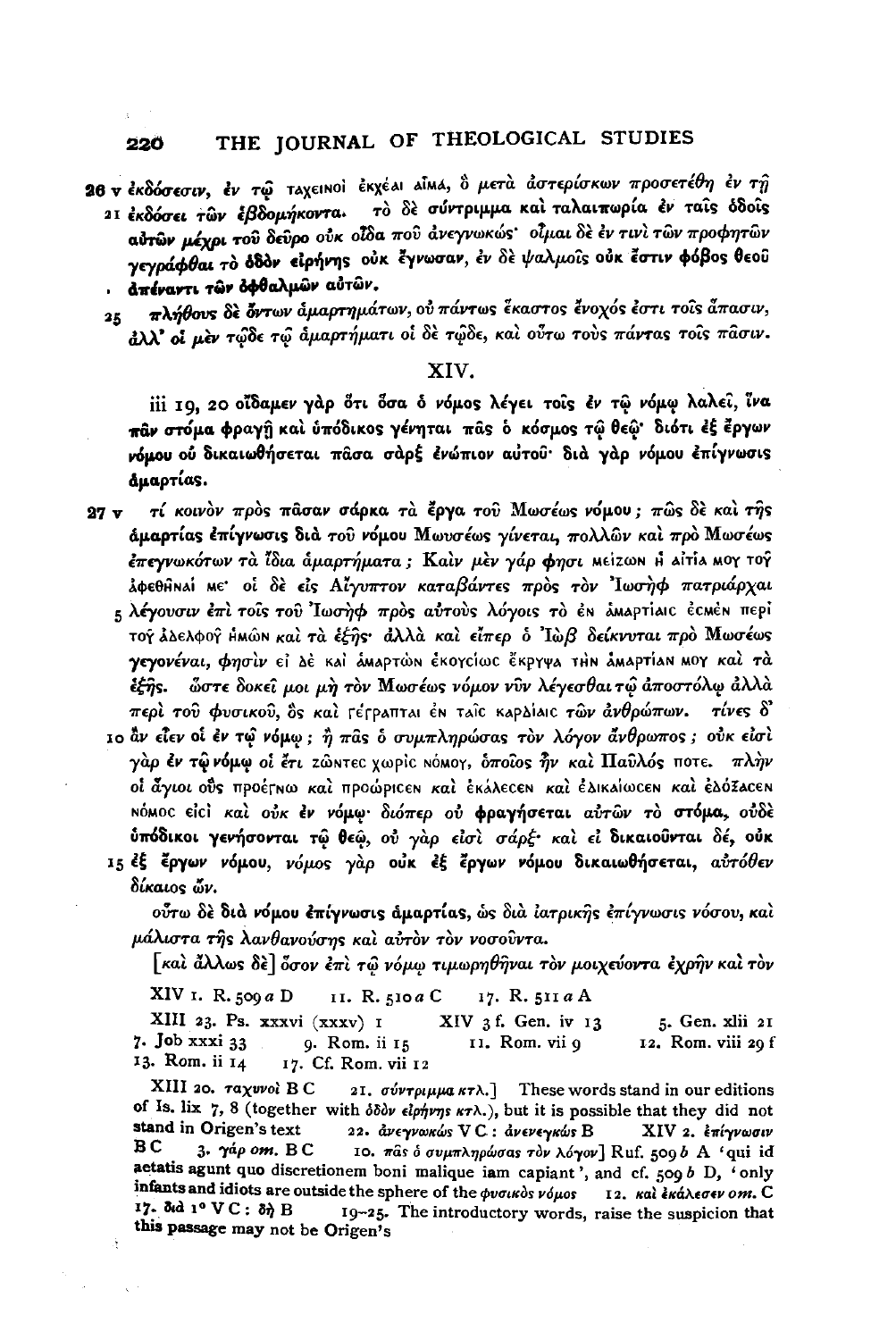φονεύοντα κρλάζεσθαι βουλομένω πάντως, το δε κήριος άφειλεη το απόΜΗΜΑ τον 20 ούκέτι βούλημα ήν του νόμου άλλα χάρις του δεδωκότος τον νόμον. δια τουτο άκριβώς είπών το έξ έργων νόμου ούκ επήνανε Πας άνθρωπος άλλα Πάσα σάρξ. διαθέσει μεν γαρ δικαιούσθαι δυνατόν, όταν τη προθέσει προς το του νόμου ρέπη βούλημα, έργοις δε ούκέτι δυνατόν· τα δε έργα σαρκος άπερ άν  $25^{\circ}$ ἔληται ψυχή.

### XV.

21, 22 νυνί δέ χωρίς νόμου δικαιοσύνη θεού πεφανέρωται μαρτυρουμένη ύπό του νόμου καί των προφητων δικαιοσύνη δέ θεου διά πίστεως 'Ιησου Χριστού είς πάντας και έπι πάντας τους πιστεύοντας.

ὃ λέγει τοιοῦτόν ἐστιν· οὐχ ὧσπερ διὰ νόμου ἐπίγνωσις åμαρτίας, οὖτως 28 και φανέρωσις δικαιοσύνης θεού δια νόμου γίνεται, χωρις γαρ νόμου δικαιοσύνη θεού πεφανέρωται μείζων γάρ έστιν ή δικαιοσύνη του θεού τών φυσικών ἀφορμῶν.αἶτινες οὐκ εἰσὶν αὐτάρκεις πρὸς τὸ κατανοῆσαι δικαιοσύνην, οὐχ ἁπλῶς άλλά τήν αύτοῦ τοῦ θεοῦ, οὗ τὰ δικαιούμενα κρίματα ἀΝεξερεγΝΗτό ἐςτι. διὸ 5 νυνὶ χωρὶς νόμου πεφανέρωται ή τοῦ θεοῦ δικαιοσύνη, ἦς διδάσκαλός ἐστιν δ Χριστός, έν μηδενί παραλαμβάνων είς παράστασιν της του θεού δικαιοσύνης τον της φύσεως νόμον. εμαρτυρείτο δε αύτη, ώσπερ ύπο των προφητικών λόγων εξ άγίου πνεύματος αίνιγματωδώς είρημένων, και ύπο του προφήτου Μωνσέως νόμου. και μη θαυμάσης εί δύο σημαινόμενα του ένος ονόματος 10 του νόμου έν τω αύτω παρείληπται τόπω· εύρήσομεν γαρ ταύτην την συνήθειαν και έν άλλαις γραφαίς· οΐον ογχ γμείς λέτετ (ε) έτι τετράμμη ός έςτιη και ο θεριςμός έρχεται; ἐπάρατε τογς ὀφθαλΜογς γΜῶη καὶ θεάςαςθε τἀς χώρας ὅτι λεγκαί εἰςι πρὸς θεριςωόν ΗΔΗ. δὶς γὰρ ἐκεῖ ὁ θερισμὸς ὀνομασθείς, κατὰ μὲν τὸ πρότερον ἐπὶ τον σωματικον άναφέρεται, κατά δε το δεύτερον έπι τον πνευματικόν. είπερ 15 δε δ αύτος νόμος παρείληπται κατά τινας, εί μεν χωρις νόμου πεφανέρωται ούχ ύπὸ νόμου μαρτυρείται, εἰ δὲ ὑπὸ νόμου μαρτυρείται οὐ χωρὶς τοῦ νόμου πεφανέρωται.

## XVI.

22-25 ού γάρ έστι διαστολή· πάντες γαρ ήμαρτον και ύστερούνται της δόξης του θεου δικαιούμενοι δωρεάν τη αύτου χάριτι διά της απολυτρώσεως της έν Χριστώ Ίησου δν προέθετο δ θεός ίλαστήριον διά της πίστεως έν τω αύτου αίματι.

δίκαιον δε παραθέσθαι τους μετα αίματος γενομένους κατα τον νόμον 29 ίλασμούς, ίν' εύρεθη έκ των παρατιθεμένων και ών έστι σύμβολα τα γεγραμ-

XV I. R. 511b C 8. R. 512a A 15. R. 512a D XVI R. 515 XV 5. Rom. xi 33 12 ff. Jn. iv 35 XIV 20. 2 Reg. xii 13

XIV 22. τδ] perhaps τως. Turner 24. άπερ αν, εληται sic V: άπερ ανέληται BC: perhaps  $\frac{d\mathbf{v}}{dx}$   $\frac{d\mathbf{v}}{dx}$   $\frac{d\mathbf{v}}{dx}$   $\frac{d\mathbf{v}}{dx}$ . Cf. R. 513 D Corporales divitiae pernicies animae 3 f. του... δικαιοσύνην bis B XV 2. χωρίς... πεφανέρωται οm. Β C  $5.6071$ 7. παράτασιν Β C 12. λέγεται V 14. κατά V: και τα **VB** mg. : elour B C 15.  $\tau\delta$ ]  $\tau\delta\nu$  VBC 16.  $\delta\epsilon$  V:  $\delta\eta$  BC BC

**221**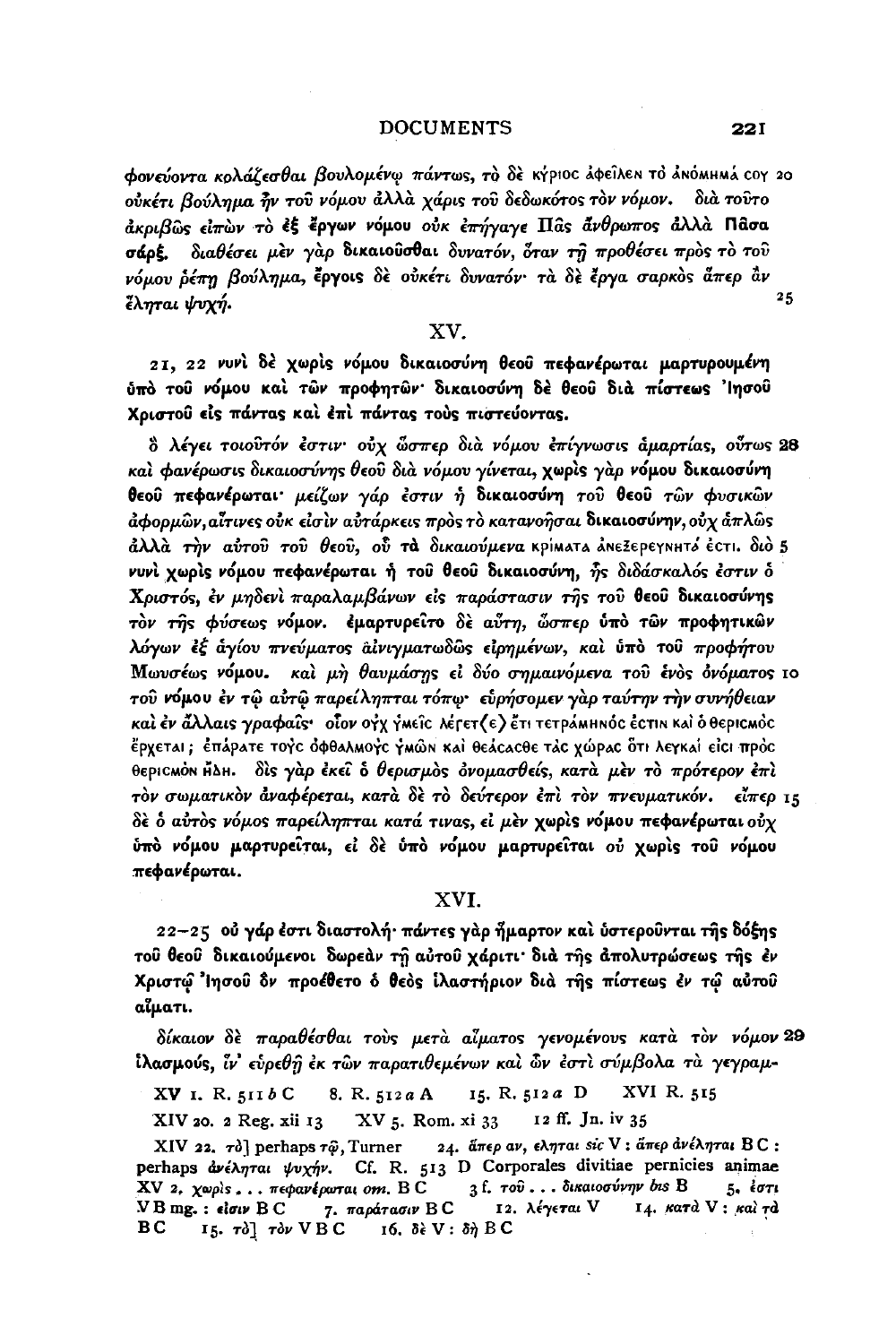μένα, γέγραπται τοίνυν μετά την του άρχιερέως θυσίαν έν τώ Λευιτικω ểản de Hậca cynaroorh đrnonch, kai λάθη phina cz oobalnon The cynaroorhe, kai 5 HOIHCOOCI MIAN AHACON TON ENTOXON KYPIOY H OY HOIHOHCETAI, KAI HAHMMEAHCOOL, KAI ΓΝωςθή Αγτοΐς Η αΜΑΡΤΙΑ ΗΝ ΗΜΑΡΤΟΝ ΕΝ ΑΥΤΗ, και προσάξει Η σγΝατωτΗ ΜόσχοΝ εκ Βοών περί της αΜαρτίας είτα μετ' όλίγα και είςοίςει ό ιερεγς ο χριςτός από τογ αϊματος τογ μόςχογ είς τΗΝ εκμημή τογ μαρτγρίογ· και πάλιν μετ' όλίγα και ποιήςει фησί τον μόςχον ον τρόπον εποίнсен τον μόςχον της δυαρτίας· οντως ποιμθής εται 10 ΔΥΤώ και εξιλάσεται περί αγτών ο ιερεγο και άφεθμοεται αγτοίο.

### XVII.

iii 27 που ούν ή καύχησις; εξεκλείσθη διά ποίου νόμου; τών έργων; ούχί άλλά διά νόμου πίστεως.

30 έπει πάσα ή έξ έργων απεκλείσθη πάσιν ανθρώποις καύχησις, δια τούτο 30 v πάς ο γψών έαγτον ταπεινωθής εται, κάναληθεύων λέγη το ο θεος εγχαριςτώ ςοι ότι ογκ είμι ώς οι λοιποί των ανθρώπων και τα έξης. διά νόμου δε πίστεως έκκλείεται πάσα καύχησις ην καυχήσαιντο άνθρωποι μη νοούντες την έκ 5 πίστεως δικαίωσιν· ούκ εκκλείεται δε ή έκ πίστεως καύχησις, δποία ήν ή Παύλου λέγοντος έμοι Δε μΗ τέΝΟΙΤΟ ΚΑΥΧΑΣΘΑΙ ΕΙ ΜΗ ΕΝ ΤΦ ΣΤΑΥΡΦ ΤΟΥ ΚΥΡΙΟΥ ΗΜΟΝ "ΙΗΣΟΥ Χριστογ, Δι' ογ έμοι κός μος έςταγρωται κάτω τώ κός μον γρονουχί γάρ φησιν έΜΟΙ ΔΕ ΜΗ ΓέΝΟΙΤΟ ΚΑΥΧΑΣΘΑΙ Επ' Ουδεμία των άρετων ή εν μόνω τώ σταγρώ τογ κγρίογ ΑΜώΝ Ήτους Χριστος.

### XVIII.

### iii 28 λογιζόμεθα ούν πίστει δικαιούσθαι άνθρωπον χωρίς έργων νόμου.

 $31$ ότι δε άρκει είς δικαίωσιν ό της πίστεως νόμος καθόλου μηδεν εργασαμένοις ήμιν, έχομεν δείξαι τον συσταυρωθέντα ληστήν τω Ίησου και την έν τω κατά Λουκάν άΜαρτωλόν γγναΐκα την κοΜίταταν αλάβαττρον μήρογ και ττάταν παρά τογο πόλας τογ' Ιμεογ και διαπραξαμένην άπερ άναγέγραπται πεποιηκέναι. εξ ούδενος

5 γάρ έργου άλλ' έκ της πίστεως λφέωΝται ταύτης αί αΜαρτίαι, και ήκουσεν το Η πίστις τον σέσωκέν σε πορεγογείς είρμημη. δτι δε μετά την επίγνωσιν άδικία γενομένη άθετεί την χάριν του δικαιώσαντος σαφώς αύτος έν τοίς έξης παραστήσει. έγω δε οίμαι, φησίν, ότι και τα πρό της πίστεως έργα κάν δοκη είναι δεξιά, ώς μή έποικολοΜΗθέΝΤΑ καλώ θεΜελίω τη πίστει, ού δικαιοί τον ιο ποιήσαντα αύτά.

XVII R. 517 XVIII R. 516f

A,

 $XVI$  4. Lev. iv  $13f$ 7. Lev. iv. 16 8. Lev. iv 20 XVII 2. Lk. xviii 14 Lk. xviii 11 6. Gal. vi  $14$ XVIII 2. Lk. xxiii 42, 43 3. Lk. vii 37 6. Lk. vii 48, 50 9. Cf. I Cor. iii 11, 12

XVI 5. άπασων οm. ΒC ού ... αυτοίς οm. BC και γνωσθή... ήμαρτον add C in mg. fr. Lev. iv  $I_4$ 6. ήν οm. B.C XVII 1. έπειδή B.C 2. λέγει B C  $\delta$  θεδς  $\delta$   $\rm BC$ εύχαριστών C 4 f.  $ην$ ... καύχησις om. BC 4. άνθρωποι] αν άνθρωποι, Turner 5. δποία C 6.  $\epsilon \mu \delta s$  B 6 f. εί... καυχάσθαι οm. BC XVIII I. δικαιοσύνην BC 5. apéovrai B C 8-10. Is not this sentence Origen's statement of his own idea? If so,  $\varphi\eta\sigma\iota\nu$  was not part of the original text, but was inserted by the Catenist, to shew that he himself was not the tyw of the text 9. θεμέλια Β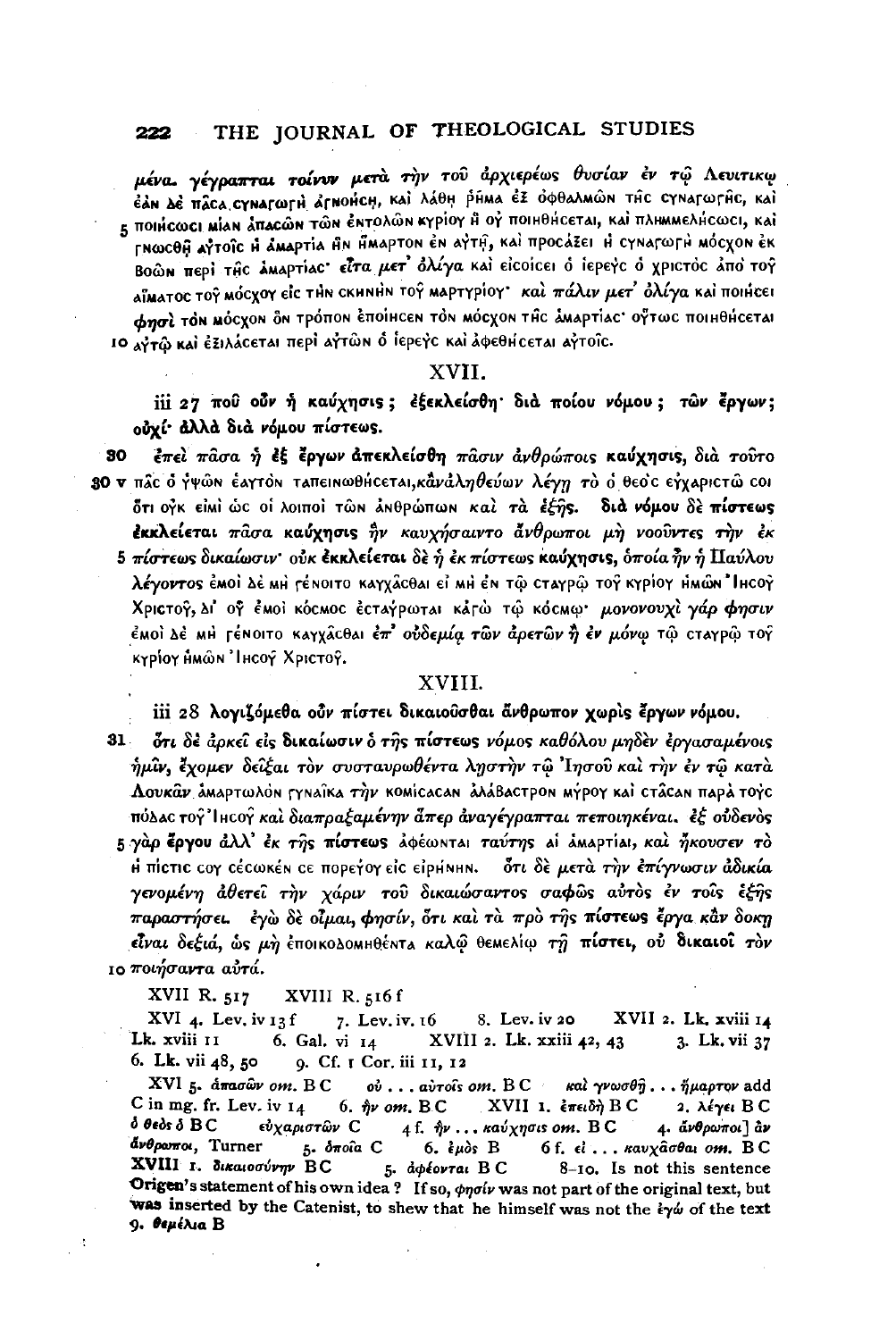## XIX.

iii 20, 30 ή 'Ιουδαίων δ θεδς μόνον; οὐχὶ δὲ καὶ ἐθνῶν; ναί, καὶ ἐθνῶν· ἐπείπερ είς ό θεός δς δικαιώσει περιτομήν έκ πίστεως και ακροβυστίαν δια της πίστεως.

τίνι διαφέρει ή έκ πίστεως δικαιουμένη περιτομή της δικαιουμένης διά της 32 πίστεως άκροβυστίας; ού γαρ νομιστέον ως έτυχεν Παύλον ταίς προθέσεσι διαφόρως κεχρήσθαι. οΐον και έν τη προς Κορινθίους η Γχηή φησιν έκ τογ άΝΔρός ο Δέ αΝΗρ Διά της Γγηαικός. δοκεί δέ μοι οικειότερον είναι το έκ τινος τώ εξ ού (ή)περ το διά τινος τω δι' ού· ή μεν γαρ γυνή πρώτως εξ ανδρός εστιν, ε ούδέποτε δι' άνδρός ούδε γαρ έξ άλλου ποτε γυνή ίνα γένηται δι' άνδρός και μάλιστα έπαν άκούη τούτων κατά τον Αδάμ και την Εύαν, διά το τούτο ΝΥΝ ỏcτοÿn ἐκ τῶn ὀcτῶn moγ κai càpΞ ἐκ τĤc capκόc moγ. ὁ δὲ *ἀνὴρ οὐδέπο*τε ἐκ της γυναικός· άλλα και αύτος πρώτως εξ άνδρος ων μετα ταυτα γίνεται δια γυναικός άλλα τούτο ούκέτι άρμόζει έπι του Αδαμ άλλ έπι παντος άνδρος 10 μετ' έκείνον. έπει τοίνυν είγενέστερον περιτομή ακροβυστίας, δικαιούται περιτομή ώσπερεί βέλτιον της άκροβυστίας υπάρχον, το δε υποδεέστερον ή άκροβυστία όδεύει διά της πίστεως ίνα δικαιωθη, ούκ έλθουσα έκ πίστεως· πιστεύσας γάρ τις έρχεται είς την περιτομήν, και μάλιστα ήν φησιν δ  $d\pi$ όστολος την έΝ κργπτο· ώστε βέλτιον έκ πίστεως δικαιωθήναι ή διά πίστεως, 15 ώς βέλτιον νοείται το έξ άΝΔρος καθο εξ άνδρός, (ή) το Διά ΓγΝαικός καθο διά γυναικός. περί δε του σωτήρος ούκ είρηται Διά Γγηαικός άλλ' έκ Γγηαικός· ότι έπι παντὸς μὲν ἀνθρώπου χώραν ἔχει τοῦτο, ἐπεὶ πρὸ τοῦ διὰ γυναικὸς γέγονεν ἐξ άνδρός, έπι δε του σωτήρος μη γενομένου εξ άνδρος ούκ έχει το γεγονέναι αυτον Διά Γγηαικός· διόπερ έκει, έπει το Γερεημμέρου έκ της σαρκός σάρξ έςτιη, ήσαρέ 20 αύτου, μη γενομένη έξ άνδρός, ΓέτοΝεΝ έκ ΓχΝΑΙκός και ού διά γυναικός.

### XX.

iii 31 νόμον ούν καταργούμεν διά της πίστεως; μη γένοιτο, άλλά νόμον ίστάνομεν.

ζητούμεν διατί μή είπεν 'Εκ πίστεως άλλα δια της πίστεως. το έκ πίστεως 32 δικαιούμενον ή περιτομή έστιν, και ούκ άμφιβάλλομέν φησιν εί μη καταργείται έκ πίστεως νόμος, δικαιουμένης έκ της πίστεως της περιτομής της δε

XX R. ? XIX R. 5186A

Skaal.

XIX 3. I Cor. xi 12 7 f. Gen. ii 23 15. Rom. ii 29 16, 19, 20. Gal. iv 4 20 f. Jn. iii 6

5. if  $\delta$   $\delta$  . . .  $\delta$   $\delta$   $\delta$   $\delta$  It looks as though these two phrases are ΧΙΧ 1, διάφει Β quotations : had Origen quoted I Cor. viii 6 els deds et ou ... els kupios di'ovin illustration of the difference between  $\epsilon_{\kappa}$  and  $\delta_{\kappa}$  (from Ruf. 518 b A B it is clear that he had quoted Rom. xi 36, 1 Cor. xii 8, Jo. i 3, 4, as well as  $I$  Cor. xi  $I$ 2)?  $n \pi \epsilon \rho \, B C$ : 12. *περιτομή*] presumably the 11. δικαιούται... άκροβυστίαs om. BC είπεο V words  $k\kappa$  πίστεως must have dropped out from the archetype here, Turner 13. čk καθ $\delta$  . . . εκ γυναικός V: διά της BC 15 f. εκ... βέλτιον οm.  $B C$ 16.  $\hat{\eta}$  addidi om. BC  $XX$ 1. ἀλλά... ἐκ πίστεως οm.  $\operatorname{BC}$  $3$  f.  $\nu$ όμος... διά της πίστεως οπ. BC